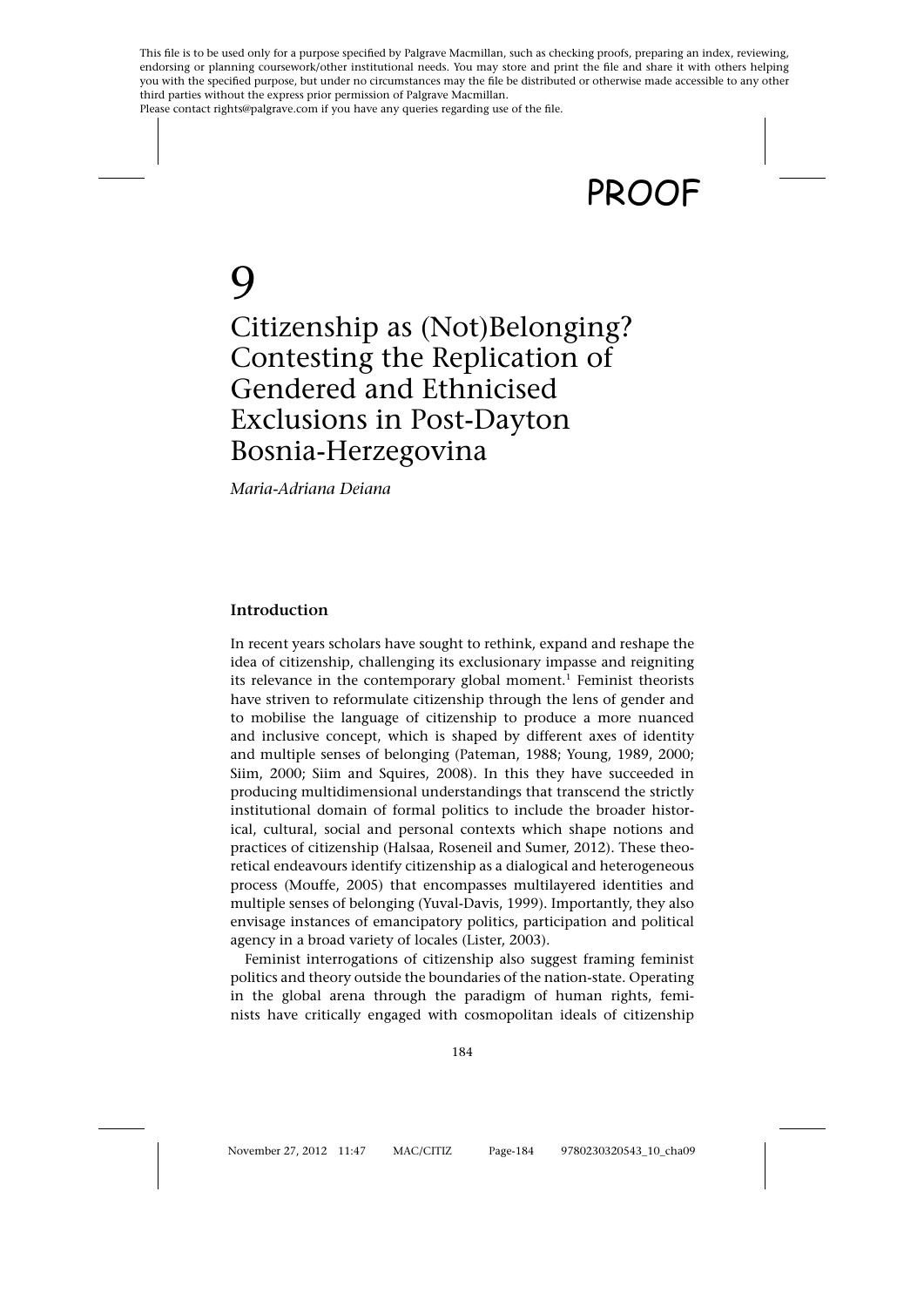*Maria-Adriana Deiana* 185

embodying promises of equality, peace and justice in responses to challenges posed by globalisation (e.g. Spike Peterson, 1990; Grewal, 1999; Hilsdon et al., 2000; Stivens, 2000; Zalewsky, 2004; Reilly, 2007). In the context of post-conflict transformation, feminist concerns about women's citizenship have been at the core of a transnational feminist campaign that was instrumental in obtaining the UN's commitment to addressing issues such as gender mainstreaming in all peace-keeping and peace-building operations, women's empowerment and participation in peace processes, and women's security and protection from violence in post-conflict environment (Cockburn, 2007; Tryggestad, 2009).2 Postwar settings therefore become important sites in which to examine the local and international dynamics that frame women's status and that construct possibilities for achieving an inclusive and equitable form of citizenship in the transition to peace.

In this endeavour we must take into consideration the ambivalent and gendered forces at play in the shift from war to peace. Firstly, not only do post-conflict environments inherit wounds and trauma produced by the war, but often once there is official "peace" there is a continuation of, or even an increase in, violence against women (Cockburn, 2000; Cockburn and Zarcov, 2002; Enloe, 2002; Handrahan, 2004). Secondly, there is the persistence of demands placed upon men and women to conform to specific heteronormative roles developed during the war (for example, as defenders and symbols of the nation), alongside the dramatic shift in identities required by the end of the war, as combatants are trained to adjust to civilian life, and women are expected to go back to fulfil their traditional roles (Handrahan, 2004). Thirdly, like conflict, the post-war phase also affects women and men in different ways, so that while women become more susceptible to poverty, prostitution and human trafficking, men may consolidate their power during this phase (Cockburn, 2000: 40).

Addressing these ambivalent dynamics should be central to a reconceptualisation of citizenship in the transition to peace. However, despite feminist hopes, post-conflict political transformation is often a story of missed opportunities (Cockburn, 2002; Rees, 2002). In fact, in failing to address the centrality of gender in the discourse that justifies the disposition to war in contemporary societies, post-conflict political frameworks simply reproduce the same logic underpinning the interlinked phenomena of nationalism, militarisation and conflict (Cockburn, 2010). In doing so the creation of the so-called peace often reifies the very gender order, which, relying on notions of masculinity (associated with aggression, authority, violence) and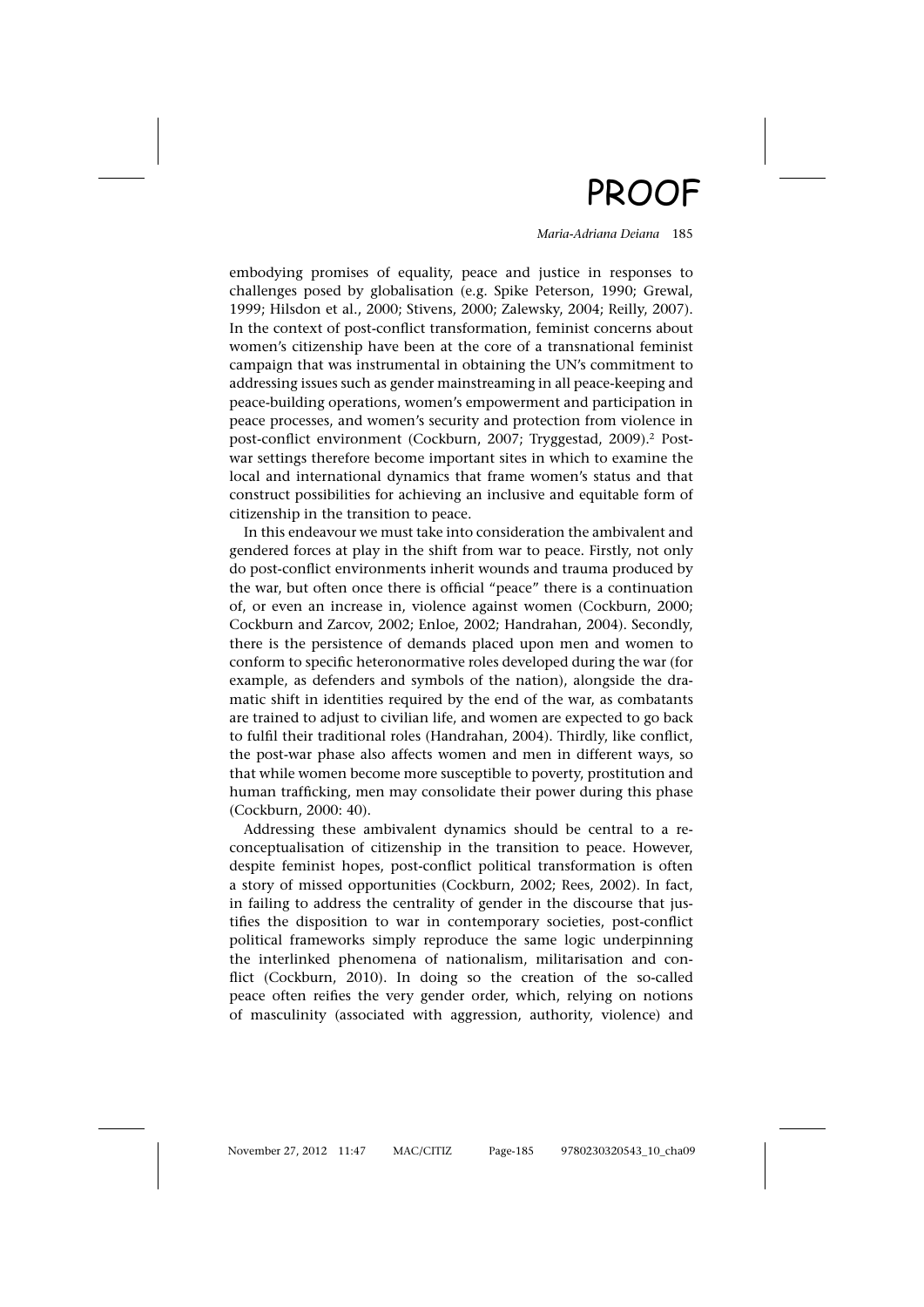#### 186 *Citizenship as (Not)Belonging?*

femininity (associated with the idea of the inferiorised/passive Other, victim and mother of the nation), underpins notions of citizenship during times of ethno-nationalism and conflict.

Post-conflict transformation also raises questions about the validity and desirability of framing citizenship discourses and practices exclusively within the logic of international human rights. Although the transition to peace entails the institutionalisation of gender equality mechanisms and women's human rights, these often remain "cosmetic" changes, confined to the constitutional and institutional framework and/or they encounter obstacles at the implementation level (Cockburn, 2002; Rees, 2002). It follows that, despite the democratic intentions that characterise their legal and institutional provisions, post-conflict settlements retain the processes of exclusion perpetrated in the broader political, cultural and social contexts that determine the nature and understanding of citizenship. Secondly, given that the implementation of human rights standards and international law is dependent on the nation-state, the mobilisation of human rights discourse is not sufficient to resolve the exclusionary processes embedded in ethno-nationalist politics.

The case of Bosnia-Herzegovina (Bosnia-Herzegovina) is particularly significant precisely because it provides an illustration of the contradictory dynamics shaping women's citizenship in the transition from conflict to peace. In fact, the political settlement achieved through the internationally sponsored Dayton Peace Agreement (DPA) has retained, reproduced and institutionalised elements of the gender order embedded in the radical ethno-nationalist discourses that led to the war in 1992. By entrenching ethno-nationalism(s) as dominant political narratives, the post-conflict transformation has failed to address the centrality of gender in the process that saw the emergence of nationalist politics and the consequent escalation of war. Therefore, despite the democratic outlook and the commitment to internationally binding gender equality mechanisms for the protection of women's human rights, the Dayton political framework retains a notion of citizenship that is not only explicitly ethnicised but also implicitly gendered. The peace has both reduced citizenship to a logic of ethno-national belonging that relies on the construction of women as passive subjects and victims, and the mobilisation of human rights has not been successful in resolving the inescapable exclusions embedded in nationalist politics and addressing the gendered legacy of conflict.

Does this mean, then, that we should declare Dayton's peace a story of missed opportunities for (our) feminist hopes to mobilise citizenship as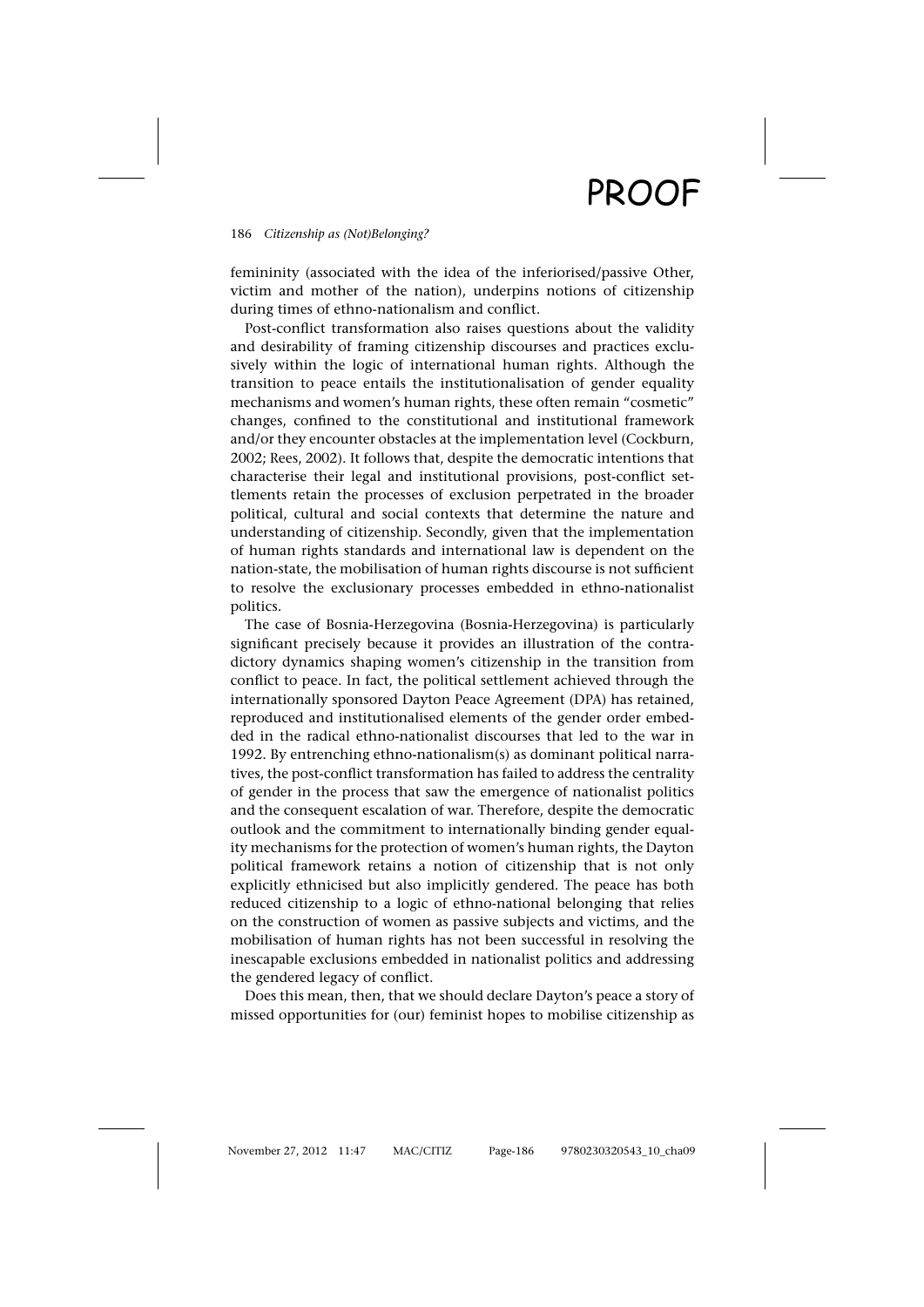*Maria-Adriana Deiana* 187

a language for political action and belonging? I start form the premise that even in the context of nationalism, war and violence, it is possible to identify dynamics of women's agency and belonging that resist hegemonic notions of citizenship. Drawing on evidence gathered in Bosnia-Herzegovina, $3$  I argue that precisely at this juncture of the socalled peace we can identify instances of women's and feminist activism that destabilise and challenge dominant understanding and practices of citizenship. But this is only possible if we adopt a vision of citizenship that transcends institutionalised discourses and practices and pays attention to the significance of broader social, cultural and personal contexts in determining citizens' multiple and shifting identities and belonging. We must also envision citizenship as a lived experience that entails instances of agency, empowerment and participation. Only such a multidimensional understanding will allow us to critically assess the exclusionary, ethnicised and gendered processes embedded in the transition from ethno-national conflict to peace, and to identify practices that disturb and challenge hegemonic citizenship discourses and practices.

This chapter is divided into three sections. I first provide a context to the Bosnian war and discuss the nature of the citizenship regime achieved with the DPA. In doing so I draw on the literature that problematises the replication of ethno-nationalism as a dominant political narrative and discuss the exclusionary implications associated with the notion of ethnic citizenship. I then go on to argue that these elements of continuity between war and peace are complicated if we take into consideration the gender order underpinning the rise of ethno-national rhetoric and the consequent explosion of ethnic conflict. I discuss the shortcomings of Dayton's citizenship regime in addressing the ambivalent gendered dynamics of the transition to peace. Finally, I discuss instances of women's and feminist mobilisation that challenge and resist Dayton's citizenship regime.

#### **Citizenship as ethno-National belonging: the continuities between war and peace**

Often incorrectly and problematically described through the trope of resurgent ancient hatreds, the Bosnian war must be understood as a result of complex economic, political and social dynamics that led to emergence of nationalist parties and the implosion of the Former Yugoslavia, in the wake of the fall of the Berlin Wall. There is a considerable literature that analyses the political and economic vicissitudes surrounding the rise of nationalist parties in the Republics of the Former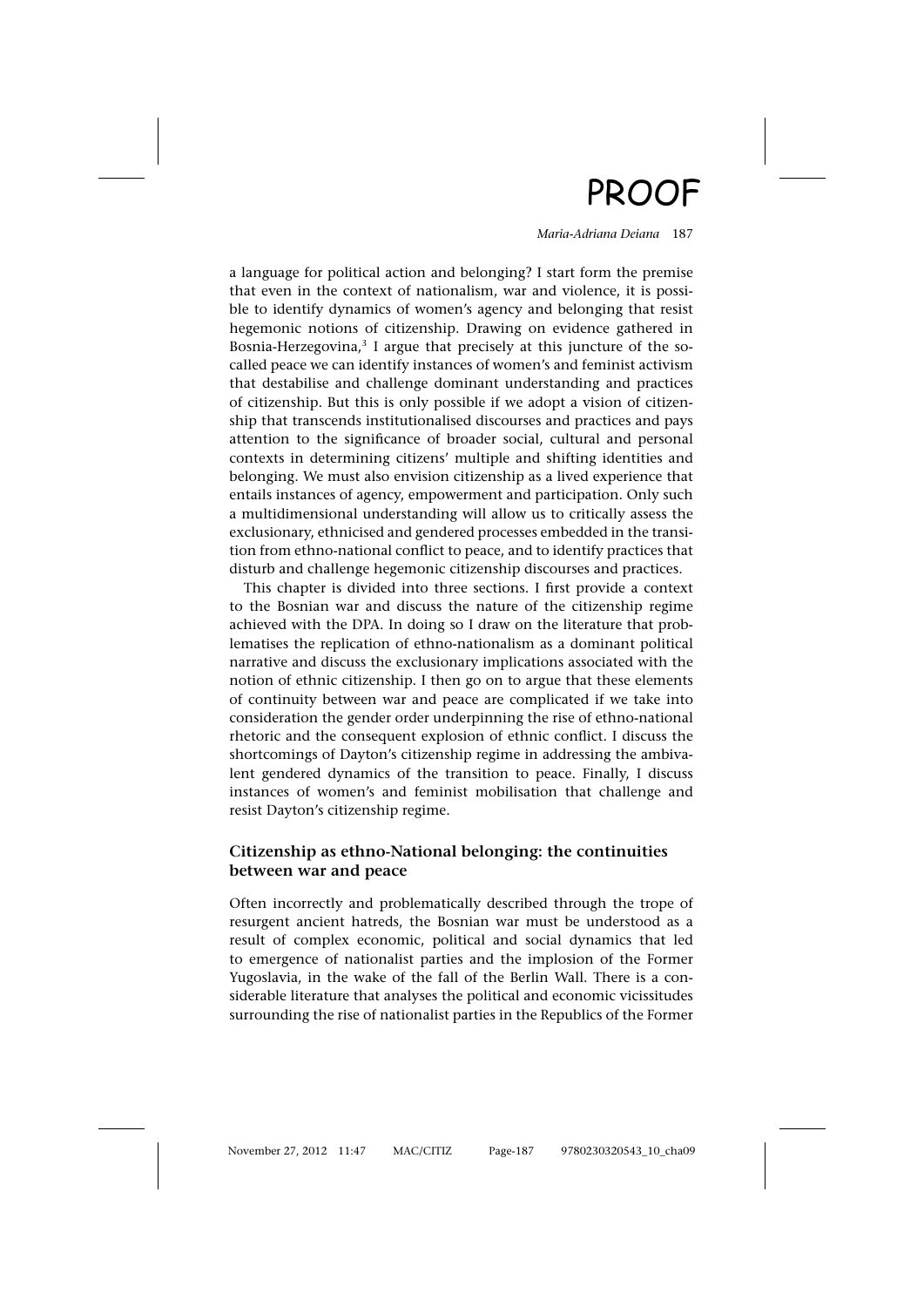#### 188 *Citizenship as (Not)Belonging?*

Yugoslavia and leading to the war in Bosnia-Herzegovina (e.g. Silber and Little, 1996; Campbell, 1998; Kaldor, 2001). The Bosnian war can be described, albeit somewhat simplistically, as a result of competing ethno-national projects developed by political parties, initially in neighbouring Serbia and Croatia, and which later gained power in Bosnia-Herzegovina at the first multiparty election in 1990. These political parties relied on the language and sentiments of self-determination in the name of the Bosnian Serbs, the Bosnian Croats and the Bosnian Muslim (Bosniaks), in a process which led to a "totalitarian nationalist occupation of citizens' identity" (Papic, 1994). Julie Mostov provides ´ a useful description of the politics of national identity in the former Yugoslavia as ethnocracy – "a particular type of rule in which power is concentrated in the hands of leaders successful in promoting themselves as uniquely qualified to define and defend the (ethno)national interests, and in which the ruled are collective bodies defined by common culture, history religion, myths and presumed descent" (Mostov, 1999: 89). It could be argued that Bosnian nationalism developed in reaction to nationalist projects of partitioning ethnically mixed Bosnia-Herzegovina into homogeneous parts to be annexed to a Serbiadominated rump Yugoslavia and Croatia. In an attempt to preserve Bosnia's integrity, the European Community supported the process of obtaining independence. Despite Serbian opposition, independence was agreed after a referendum thanks to an unstable alliance between Bosniaks and Croats. Sadly, the declaration of independence resulted in Bosnia's descent into war. The conflict, which lasted from 6 April 1992 to 12 October 1995, had enormous human costs, killing hundreds of civilians, displacing around two-thirds of the population and seeing the perpetration of widespread violations of human rights, such as forced detention, rape and torture (Kaldor, 2001).

In 1995 a peace accord put an end to the Bosnian war. Reached under the auspices of the United States, the Dayton Peace Agreement (DPA) established a post-conflict political settlement and new institutions for Bosnia-Herzegovina. The underlying principle of the agreement is consociationalism, which identifies techniques to deal with ethnic conflict and severely divided societies by building a consensus democracy and giving primacy to collectivities rather than individual citizens (e.g. Lijphart, 1977). On the basis of a consociational settlement, with power-sharing provisions for the three main ethnic groups (Bosnian Serbs, the Bosnian Croats and the Bosnian Muslim or Bosniaks), the Dayton settlement established a single multi-ethnic state with a second tier of local government.<sup>4</sup> It devises an executive made of a grand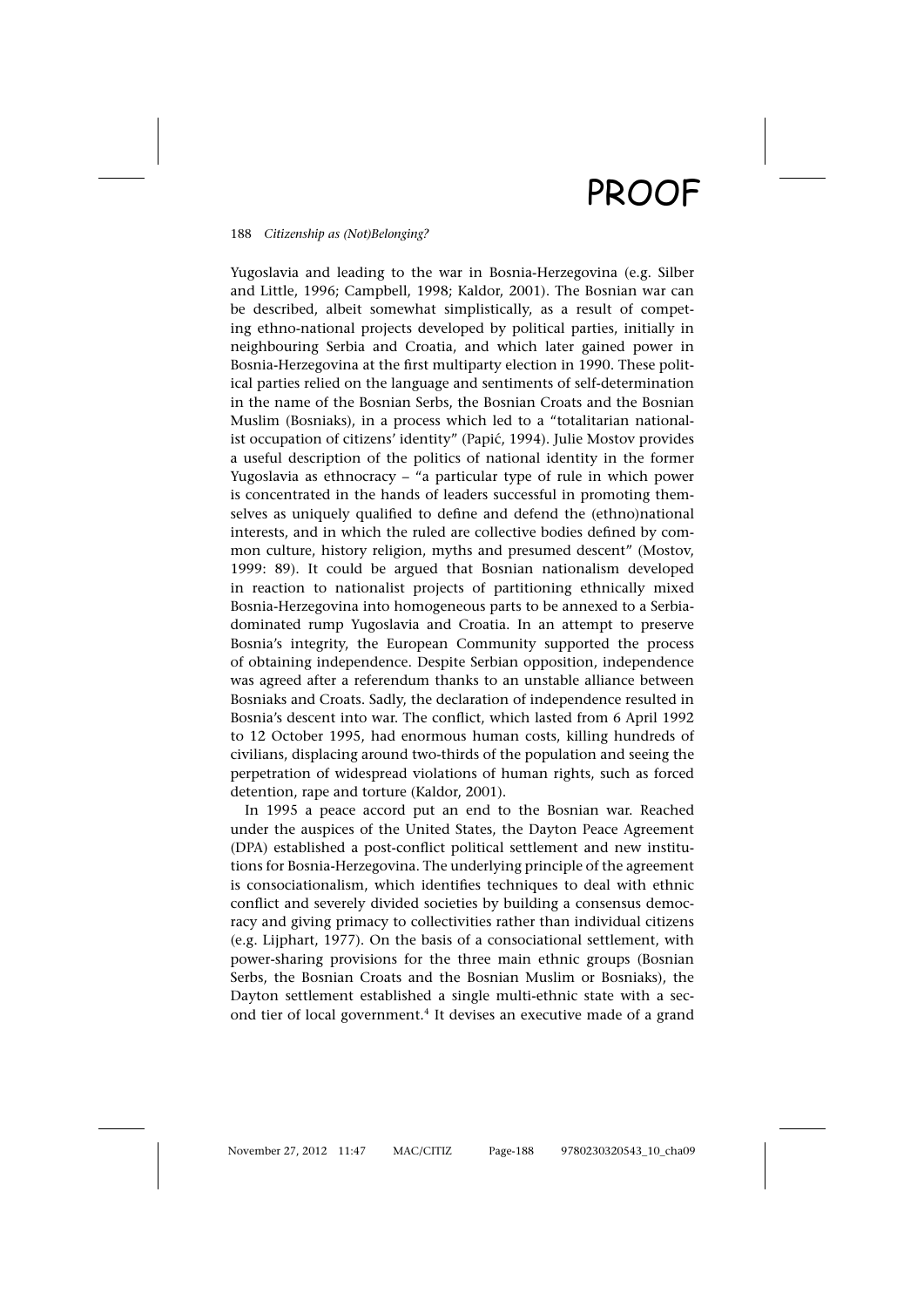*Maria-Adriana Deiana* 189

coalition in which representatives of the dominant ethnic groups hold a mutual veto for decisions which may run counter their (perceived) "national interest". It ensures ethnic proportionality in the allocation of office in all institutions, and grants ethnic autonomy on certain issues, such as language, culture and education.<sup>5</sup>

Drawing on the western principles of liberalism, the DPA aimed at creating the unified state of Bosnia and Herzegovina and a common identity based on liberal democratic values (Paris, 2004; Guzina, 2007). However, the very understanding of the Bosnian war as an intractable ethno-national conflict has produced a specific post-conflict solution, which, achieved under the auspices of the international community, worked to reproduce and reify the same logic underpinning the escalation of conflict and furthered the very nationalist projects which the international community aimed to contest (Campbell, 1998). The replication of ethno-nationalism as dominant political discourse in the transition from conflict to peace has exclusionary implications for non-nationalist identities and belonging.

The constitutional arrangements constructed through Dayton produced a notion of citizenship that is mainly understood in ethnic terms, with important implications (Bieber, 2006; Belloni, 2007; Guzina, 2007; Mujkić, 2007; Sarajlić, 2010a, b). Despite references to the protection of human rights, ethno-nationalism has circumscribed what citizenship is de facto. In ensuring ethnic proportionality in all institutions and in the voting system, the Dayton framework has worked to entrench ethnicity as the primary dimension of citizens' identity. For instance, the Constitution defines the Serbs, the Croats and the Bosniaks, together with "The Others", as the constituent peoples of the multiethnic state of Bosnia and Herzegovina. As a result citizens are encouraged, and in some instances required, to identify themselves as either Bosniaks, Croats or Serbs or alternatively to be included in the category of "The Others", which was officially designed to identify ethnic minorities such as the Roma, the Jewish and the Turkish communities. According to the law, the key state institutions are composed exclusively of members of the three dominant groups; it follows that "individuals of Jewish, Roma, or any other origin, or simply individuals who do not want to state their ethnicity are disenfranchised to elect their group representatives in the country's political institutions" (Sarajlić, 2010a: 24).<sup>6</sup> The exclusionary enactments embedded in the Dayton citizenship regime emerge in the broader political, social and cultural context defining citizens' identity and participation, which, as Sarajlic argues, remain circumscribed by ´ ethnic allegiances (Sarajlic, 2010a,b). The primacy of ethnicity is in fact ´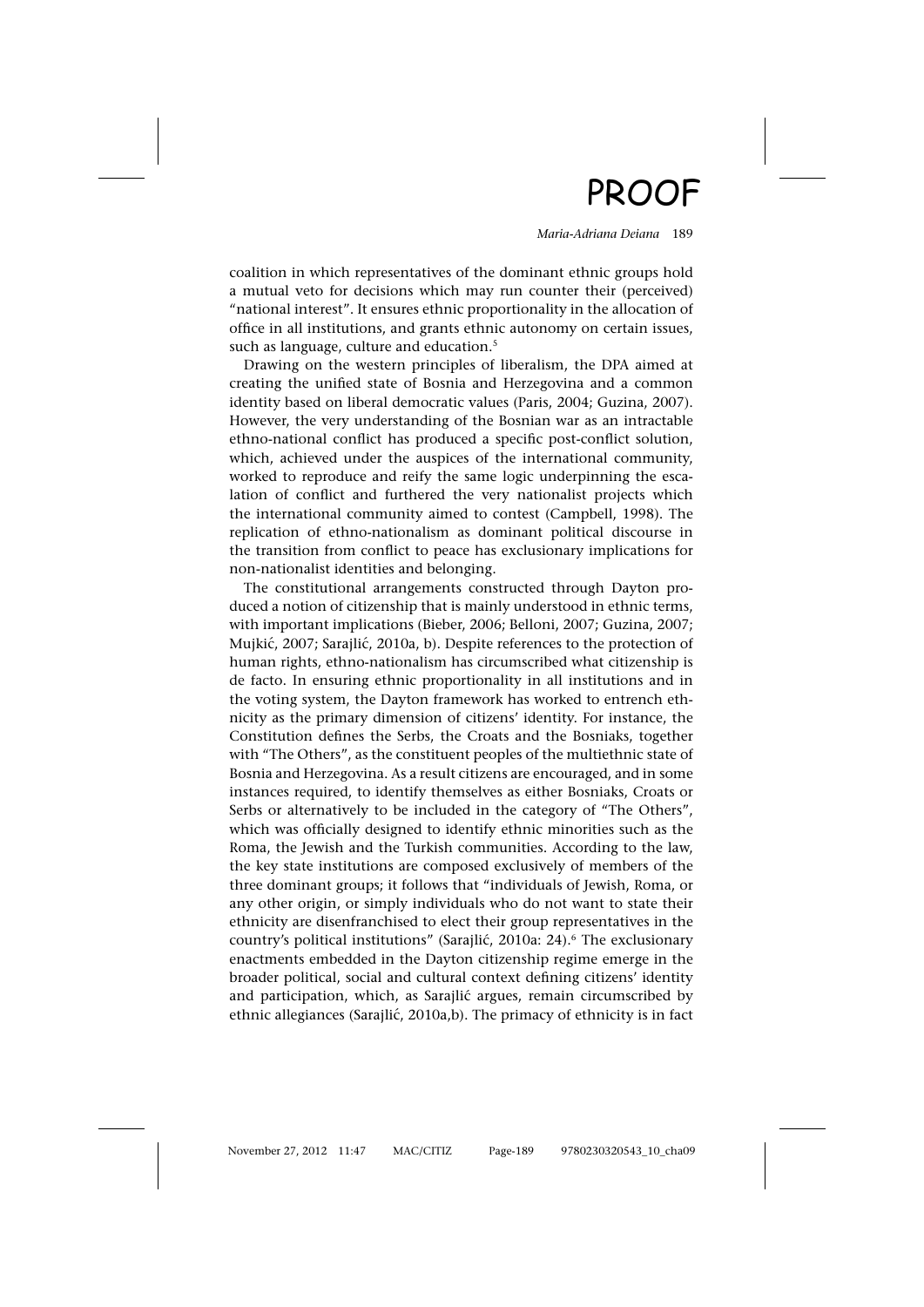#### 190 *Citizenship as (Not)Belonging?*

visible in many aspects of political life in Bosnia-Herzegovina – not only in housing segregation and voting, but also in culture, written and spoken language and education.<sup>7</sup> Furthermore, this approach has resulted in the reinforcement of the power of nationalist oligarchies and the preservation of ethno-national discourses within the politics of Bosnia-Herzegovina. This has produced a highly divisive political life, in which dominant nationalist parties continue to mobilise the legacy of conflict and negative constructions of "the Ethnic Other" in order to ensure support for nationalist politics. For instance, examples of this rhetoric were clearly visible during the 2010 general election campaign, which saw the nationalist parties engaged in continuously stirring hurtful memories of Bosnia-Herzegovina's turbulent past and creating a politics of fear to secure votes. After the election results, disputes over the ethnic composition of the executive in the Federation led to a continued political deadlock which was only recently resolved with an accord that, once again, reinforces the power base of nationalist parties.

So, despite deploying inclusive and democratic traits which emphasise the liberal values of democracy, individuality and human rights, the Dayton citizenship regime has reproduced in times of peace the same exclusivist definition of citizenship rooted in ethno-nationalism with exclusionary implications for citizenship rights, identity and participation. In the section that follows I argue that these elements of continuity are further complicated if we take into consideration the gender order underpinning the emergence of nationalist politics in the 1990s, the explosion of conflict and the establishment of the so-called peace.

### **Rethinking citizenship in war and peace: Dayton and the (neglected) centrality of gender**

The development of ethno-national discourses and the escalation of conflict in Bosnia-Herzegovina highlights the highly gendered political and cultural context that shapes understandings of citizenship as ethno-national belonging. It is possible to trace elements of continuity between the emergence of nationalist rhetoric, the explosion of conflict and the transition to relative "peace". In fact I argue that, having entrenched the nationalists' grip on power and institutionalised a notion of citizenship understood mainly in ethno-national terms, the DPA has also implicitly replicated elements of that gender order and has failed to address gender as a salient category in the interrelated phenomena of ethno-nationalism and armed conflict.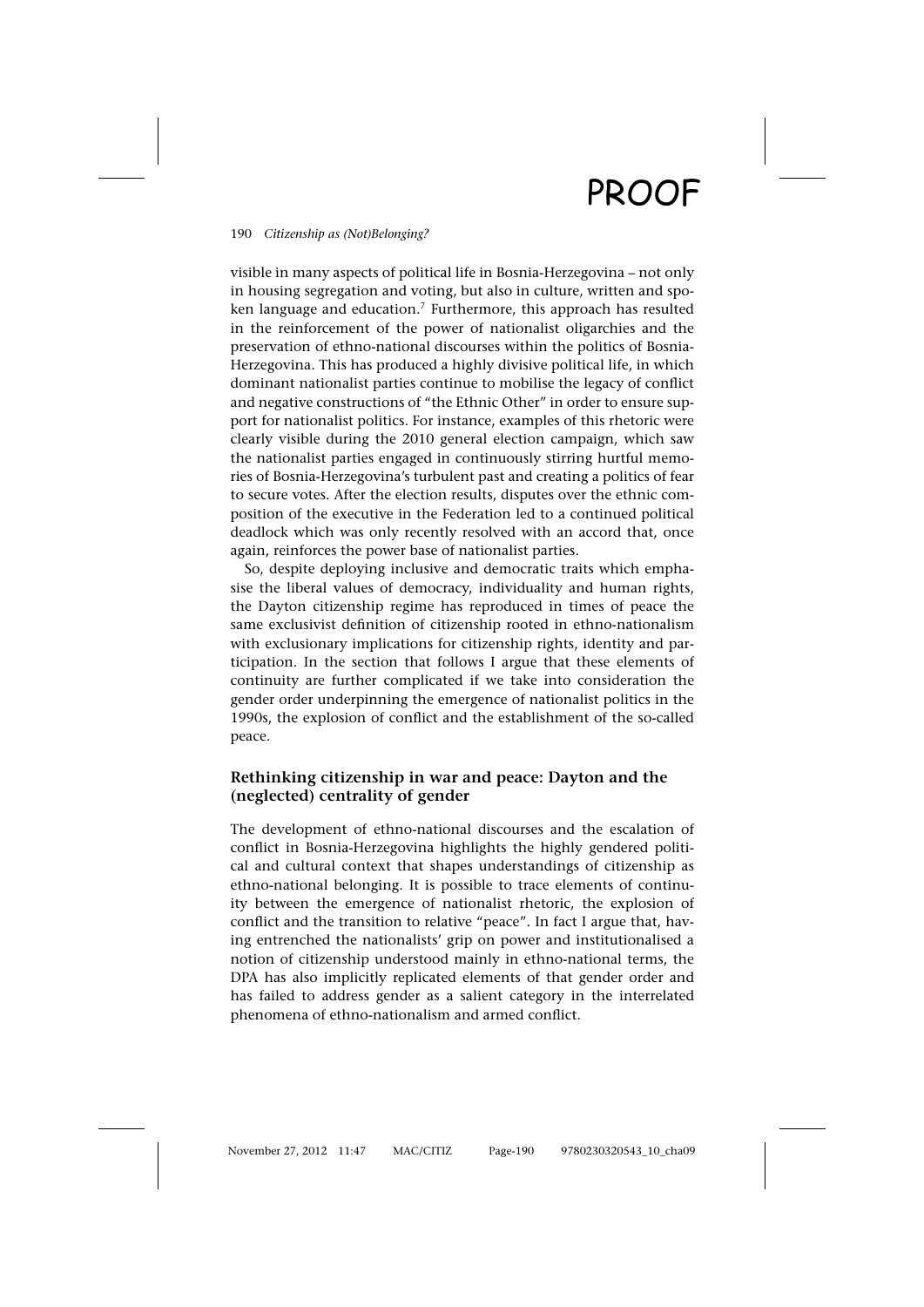*Maria-Adriana Deiana* 191

Within ethno-national narratives, citizenship becomes associated with notions of national essence and powerful constructions of ethnic and national identities that rely on specific ideas of femininity and masculinity. Research suggests that ethno-national discourses are inherently problematic when we utilise gender as analytical prism (e.g. Jawardena, 1986; Anthias and Yuval-Davis, 1989; Enloe, 1989; Kandiyoti, 1996; Yuval-Davis, 1997). In the 1990s, with the emergence of nationalist discourses in the Former Yugoslavia, particular notions of femininity and masculinity were crucial to the production of ethnic identity that took place through a concerted media campaign orchestrated by nationalist elites, and this continued in the subsequent phase of conflict (Kesić, 1999; Zarcov, 2007). For instance, political posters, slogans and articles mainly featuring representations of the nation as a woman and exalting motherhood as a national duty burgeoned in the main media outlets (Zarcov, 2007). In the lead up to the Bosnian war, gender played an integral part in the nation-building process whereby women and women's bodies became abstract symbols for the nation, vessels for its reproduction and markers of national honour and identity (Milić, 1993; Mostov, 1999). By contrast men were defined through heroic metaphors, such as guardians, warriors and saviours of the nation, which produced manliness and virility as the canon for the "proper" male citizen (Mostov, 1999). This had implications not only for defining parameters of belonging but also for the silencing of dissident and non-nationalist voices. In fact, women were among the main targets of ferocious media campaigns, which were orchestrated by the nationalist elites to discredit dissidents who dared to reject and openly challenge nationalist rhetoric (Kesic, 1999). This sort of criticism was received with hostility precisely ´ because it was voiced by women, i.e. by those who were constructed mainly as symbols of the nation and vessels for its reproduction within nationalist logic (Lukic, 2006). Feminists, women anti-war activists and ´ anti-nationalists were therefore accused of being traitors of the homeland, identified as "suspect" citizens and portrayed as witches, an image that in the media, popular culture and political debates became the epitome of the "trouble-making", outspoken and anti-nationalist woman and stood in opposition to the trope of the "good national(ist)" woman (Kesić, 1999). Specific norms of masculinity and femininity were therefore crucial in determining the broader political and cultural context shaping notions of ethno-national identity and in defining the parameters of belonging to the ethno-national collectivity, reducing the space of citizens' agency and concentrating the power in the hands of a few selected ethnocrats (Mostov, 1999). Through nationalist rhetoric the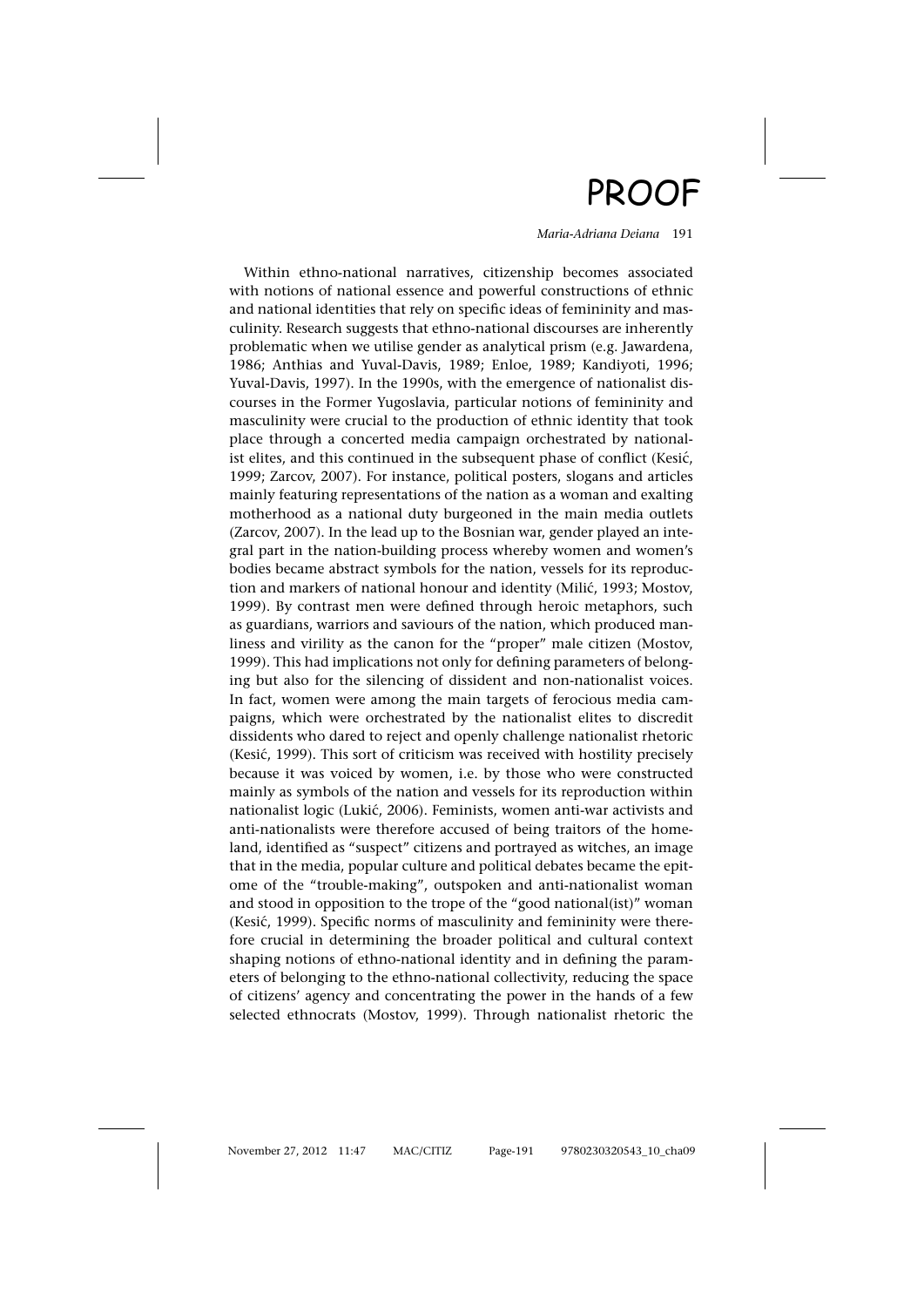#### 192 *Citizenship as (Not)Belonging?*

rights and sense of belonging of individual citizens were subsumed under ideas of collective (ethno-national) interest.

With the explosion of conflict in Bosnia-Herzegovina nationalist rhetoric retained the notions of masculinity (associated with aggression, authority, violence,) and femininity, (associated with the idea of inferiorised/passive Other, symbol, mother and victim of the nation), which then became a key foundation for violence and war against opposing ethnic groups. Accordingly, the war enacted an escalation from the discursive construction of women as markers of collective identity and honour, to the physical targeting of women through violence, which included the use of rape, a war strategy employed to annihilate "the other ethnic/nation".

However, women's stake in nationalism and ethnic-conflict is more complex than just being objects in the ideological manipulation of ethno-national belonging, both in general and in the case of the Yugoslav wars. There women's experiences of ethno-nationalism included active involvement, so that with the entrenchment of nationalist ideologies and the escalation of conflict, women's stake took different forms. As discussed, some women were involved in dissident circles (Devic, 2010), while feminists and peace activists started to organise against the rising nationalist propaganda (Milić, 1993; Slapşak, 1997, 2002; Korac, 2003, 2006). During the Bosnian war, women's groups provided humanitarian aid, in some instances working across the ethnic divide, while some women also participated in the conflict as soldiers and fighters (Zarcov, 2007). Women's experiences of war in Bosnia-Herzegovina therefore should not be inscribed exclusively within the trope of victimhood and passive acceptance. These in fact also include dynamics of agency whereby women began to disturb the nationalist logic, which re-inscribed notions of femininity in the private sphere, reducing their identities to that of mothers and victims of the Nation, and reclaim an active role as citizens in response to the state of emergency caused by the conflict.

Despite the complex gender dynamics highlighted in the emergence of nationalism and the explosion of ethnic conflict, the peace negotiations did not include gender as key dimension for addressing the legacy of the Bosnian war and building sustainable peace (Kvinna til Kvinna, 2000). This is far from surprising given that, from the onset of negotiations, the Dayton peace process was a politico-military settlement that mainly aimed to put an end to the war. Accordingly the final document of the DPA failed to address the varied impact of conflict on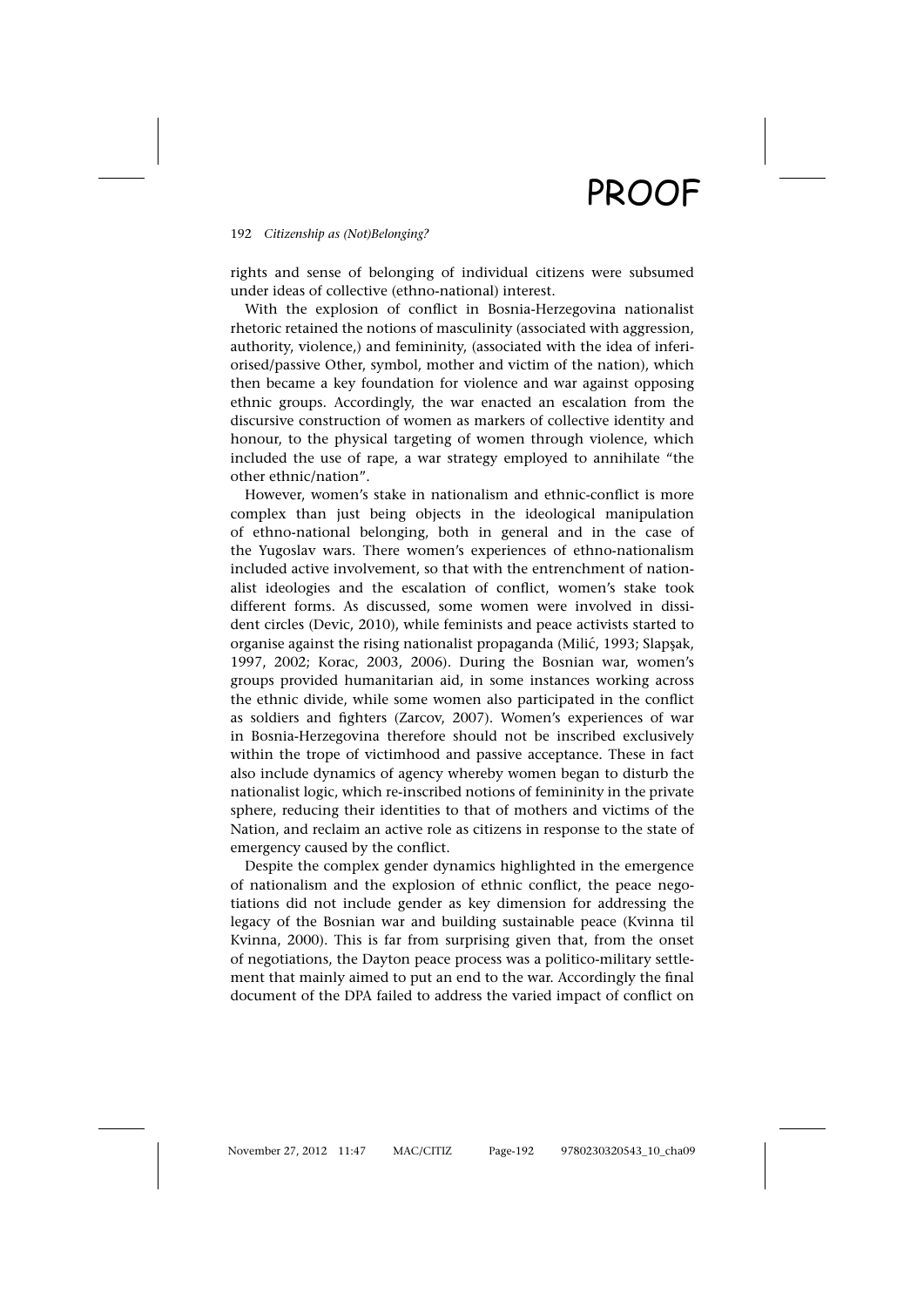*Maria-Adriana Deiana* 193

men and women, include specific measures to tackle the gender dynamics embedded in the transition from war to peace and ensure women's participation in the peace process (Chinkin and Paradine, 2001).

For instance, as an analysis commissioned by the feminist NGO Kvinna til Kvinna illustrates (Kvinna til Kvinna, 2000), despite reference to key human rights documents such as The Convention on the Elimination of Discrimination Against Women (CEDAW), the accord was characterised by a gender-neutral language. As such there was a lack of specific provisions for the inclusion of women in the key institutions. Additionally, no specific measures were included to address the impact of conflict in women's lives, for instance in relation to legal processes in cases of women victims-survivors of acts of violence during conflict. Despite the evidence of rape being overtly employed as a war strategy, which led to its declaration as a crime against humanity in the International Criminal Tribunal for the Former Yugoslavia (ICTY), there was no specific reference to the complex legacies of rape during the conflict. Despite the fact that women (often widowed and/or primary carers for the elderly and children) were the majority among refugees and displaced persons, the provisions for the right to return and to property did not include specific gender-sensitive measures in order to address possible challenges arising from their vulnerability to violence, exploitation and social stigma. Finally the agreement gave little attention to the role of civil society in ensuring sustainable peace and therefore overlooked the evidence of women's active involvement in anti-nationalist protests and humanitarian activism, in some cases also across the ethnic divide (Kivinna til Kvinna, 2000)

Chinkin and Paradine's (2001) work supports this critique of the gendered exclusions of the notion of citizenship embedded in the DPA, and contend that the reliance on human rights in addressing particular aspects women's citizenship in the aftermath of conflict raises a major problem regarding the lack of accountability of international institutions and the enforceability of international mechanisms which, ultimately, lays on the nation-state. This suggests that changes in the legal and institutional framework in compliance with human rights standards, however important they may be, are not sufficient for resolving the broader gender inequality of nationalist politics and the perpetration of gender stereotypes in political and cultural life. And the case of Bosnia-Herzegovina provides a clear example of these dynamics, which are further exacerbated by the contested and politicised legacy of conflict.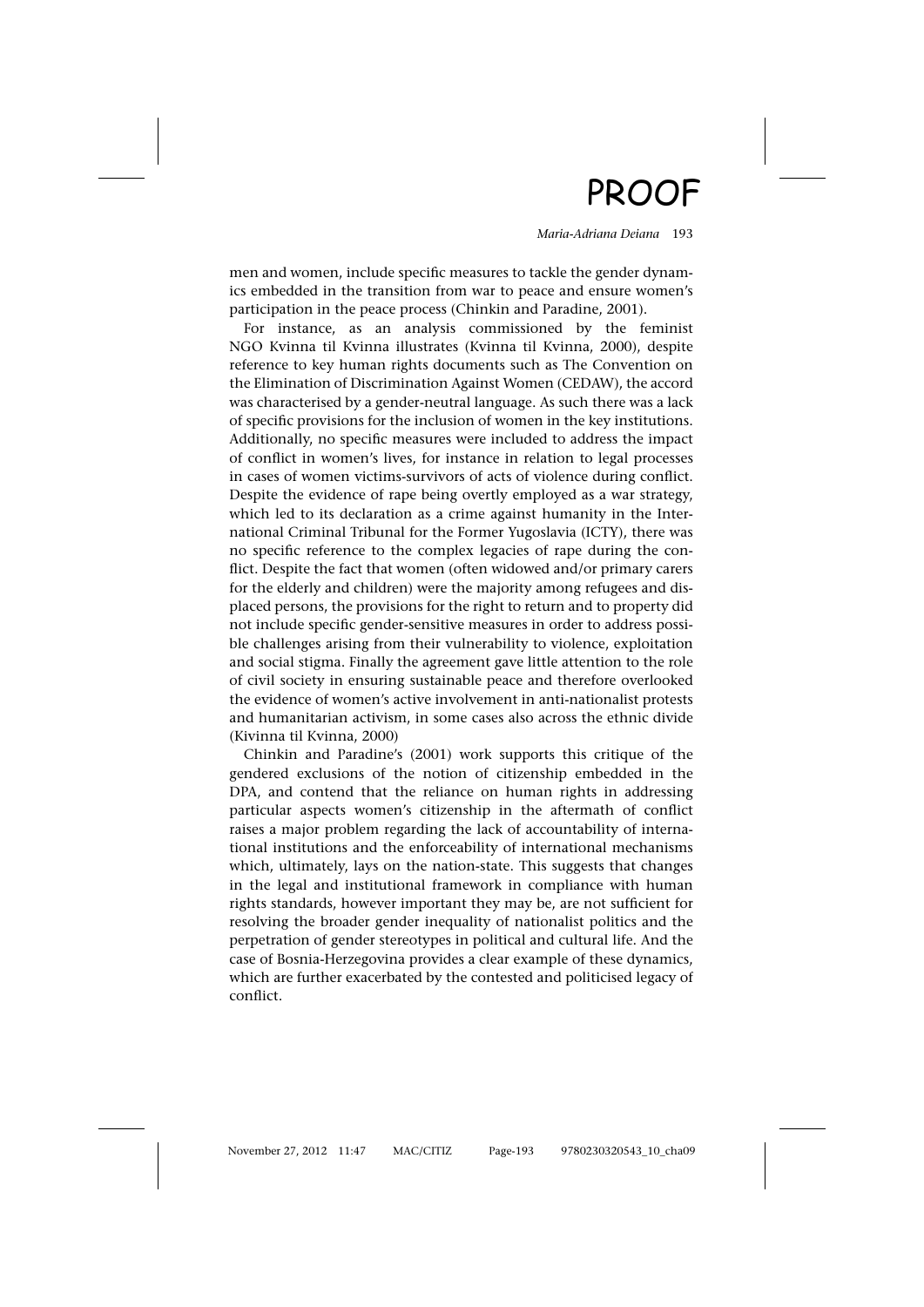#### 194 *Citizenship as (Not)Belonging?*

In fact, since the signing of the agreement, lobbying from local and international women's groups led to the creation of a Gender Co-ordination Group (1999) which, in liaison with the Office of the High Commissioner for Human Rights (OHCHR), took upon the task of addressing Dayton's gender shortcomings in the implementation of the agreement (Kvinna til Kvinna, 2000: 29). Inclusion within the EU enlargement process and membership of the Council of Europe meant that Bosnia-Herzegovina was required conform to the EU strategy for gender equality (2000). This led to the creation of a multi-level institutional gender mechanism, the adoption of the Law on Gender Equality by the Bosnia-Herzegovina parliament (2003) and the development of a national Gender Action Plan (2006) informed by CEDAW, The Beijing Platform for Action and to an extent by UN Security Council Resolution 1325 – Women, Peace and Security (Žene Ženama, 2007).

The creation of institutionalised strategies and legal gender mechanisms has certainly contributed to enhancing women's human rights, making women and gender concerns visible in the public and institutional sphere. However, these important changes in the legal understanding of citizenship have not resulted in fully transforming the exclusionary nature of citizenship. This is because, although on legal and constitutional levels gender equality is well regulated through CEDAW and the Gender Action Plan, broader changes outside the strictly legal domain are difficult to achieve. While difficulties in the full implementation of gender mechanisms and women's human rights standards are experienced everywhere, in the context of Bosnia-Herzegovina, these challenges are exacerbated by the entrenchment of ethno-nationalism and the complex legacy of conflict which remains politicised and contested. For instance, research reports that successive governments have failed to appropriately address important issues which are a direct legacy of war, such as the status of survivors of war-time sexual violence and the protection of women from human trafficking networks; it highlights discrepancies in the law and identifies women survivors as one of the most marginalised group in today's Bosnia-Herzegovina (e.g. Amnesty International, 2009; Žene Ženama, 2011).

Also, by entrenching ethno-national discourses, the transition to peace has implicitly encouraged the persistence of the construction of gender that underpins ethno-nationalist politics. For instance, a local gender expert whom I interviewed reported that nationalist parties continue to pursue different strategies and policies that relegate women's role to motherhood and that narrowly define the acceptable parameters of women's behaviour: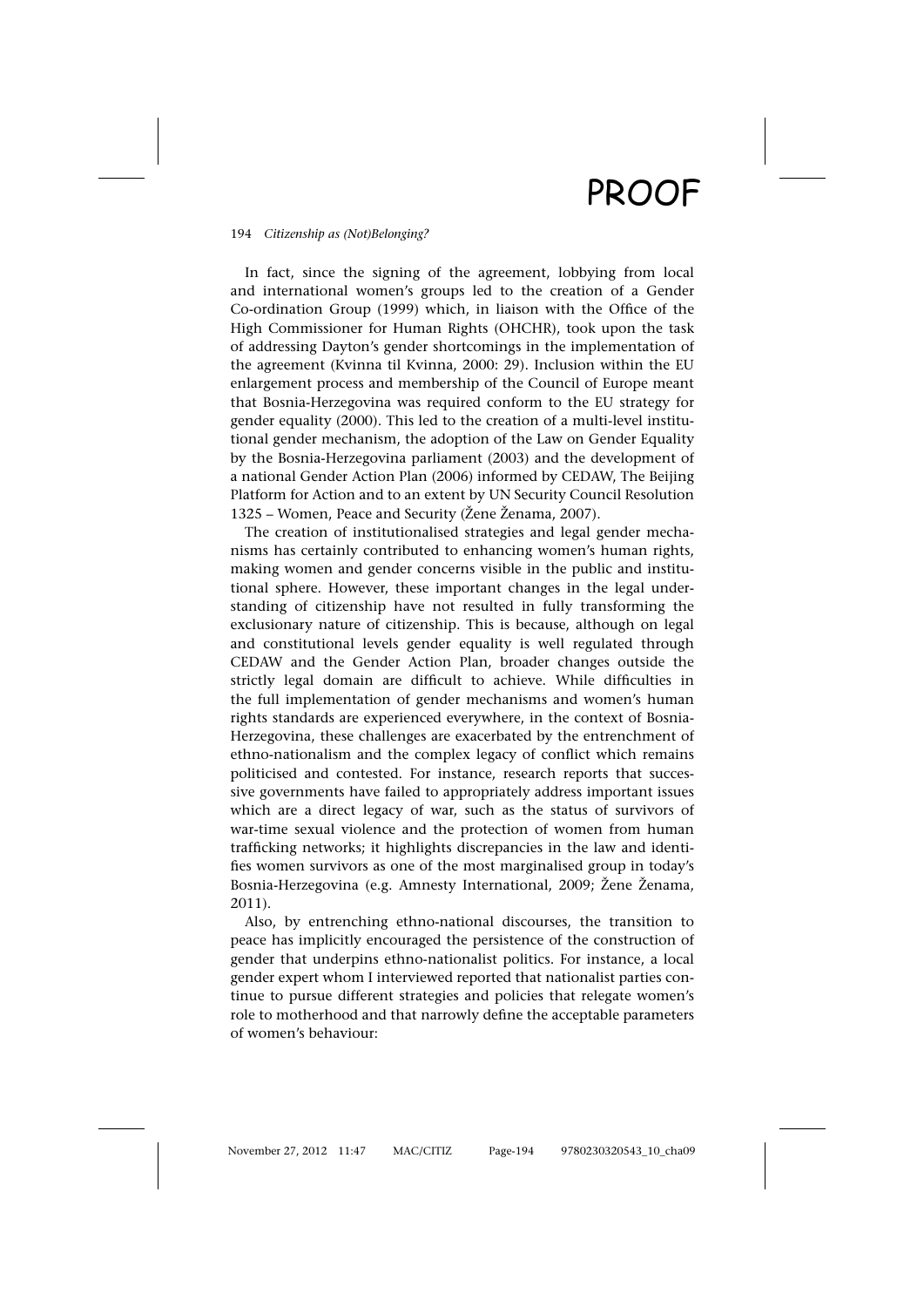*Maria-Adriana Deiana* 195

The nationalist parties are trying to do their best to mask their misogyny and male chauvinism by supporting some programmes which are going to give some financial support to women who give birth to children. These are social welfare programmes, you know, and are constantly around the role of women as a mother. These ideological projects are also a huge pressure on women on how they should behave in order to respond to the role of a good Bosnian woman, good Croatian woman or good Serbian woman. There is a list of things that you have to do to be a good Serbian, Croatian, Bosniak woman and I think that this is making huge pressure on women, and huge expectations on how they should behave.

Another interviewee, an international activist with a long-standing professional and personal involvement in the civil society of Bosnia-Herzegovina, suggests that the transition to peace has entailed a backlash in terms of women's visibility and roles, confirming the ambivalent dynamics of post-conflict transformation discussed earlier:

I think this applies everywhere, but perhaps here you can see it more clearly. This is certainly a very patriarchal country with strong sexism which in some ways is worse than during the war. Well this is because war creates some extraordinary situations: men are at war and women stay at home, in this way women become more visible and exposed. When I was working in Croatia I worked mainly with women. When I moved here, in Bosnia-Herzegovina, to work with local people I must say that the majority of them were men because the war was over and they had all come back. Therefore, unless you work in a predominantly female environment or on women's projects and issues, you immediately realise that peace has had a backlash on women in terms of visibility, representation and presence in public space.

Furthermore, my research suggests that strong social pressure is in place to silence and discredit women and feminists who dare to openly critique the correlations between the current status quo, the nationalist grip on power and the gender inequalities underlying nationalist politics. For instance, in an account which recalls the ostracising tactics of the years preceding the war, one interviewee working in the media described how she became the target of a personal attack, directed by the media supportive of nationalist positions, for her outspoken critique of the power of nationalist leaders and episodes of corruption.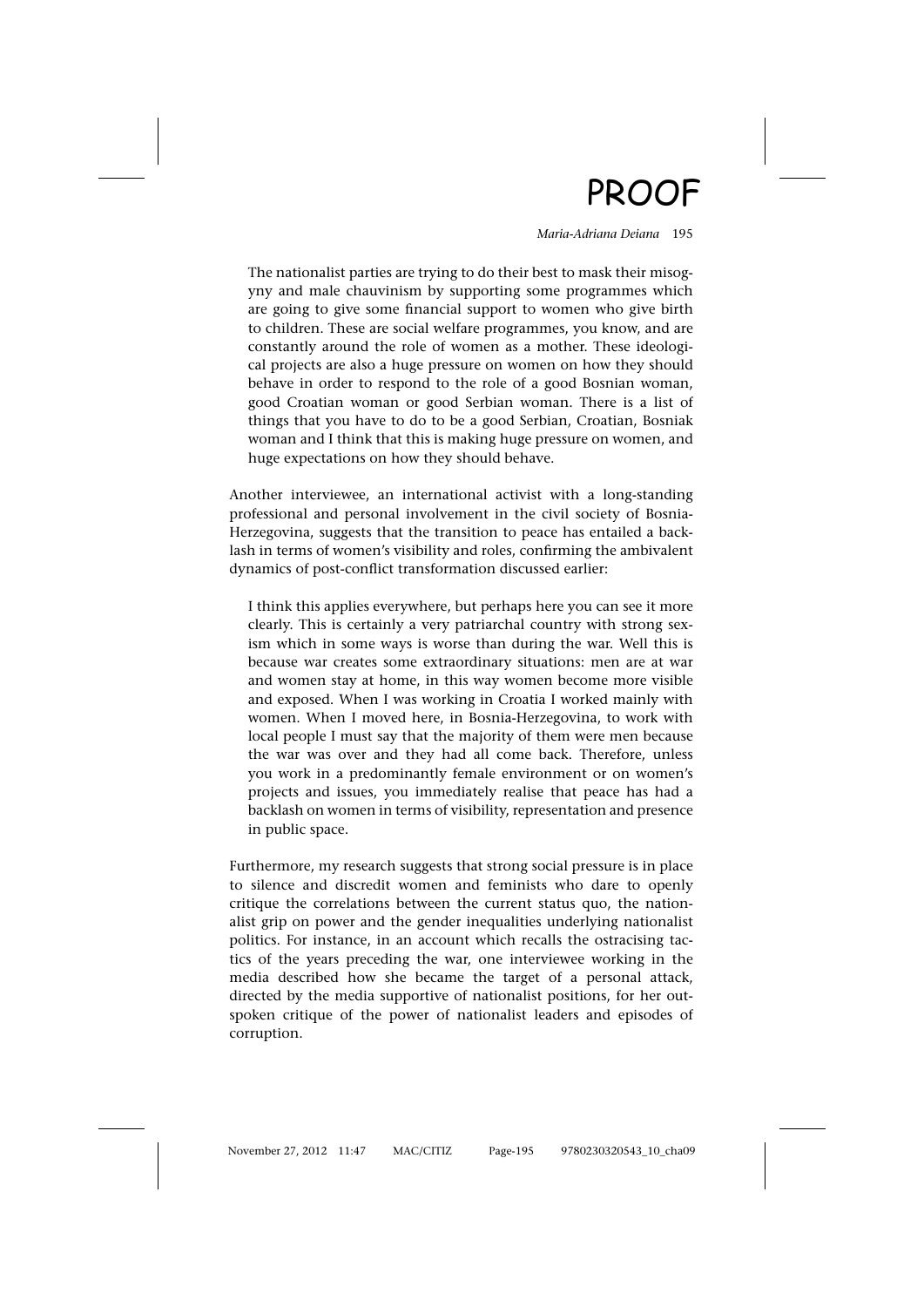#### 196 *Citizenship as (Not)Belonging?*

On a previous occasion, the 2008 Sarajevo Queer Festival had to be cancelled because of the controversial and threatening atmosphere surrounding the event, which led to threats and physical attacks against festival organiser and individuals who attended the opening night by hooligans and Islamic extremists (Wahhabi groups). While official statements linked the controversy to the perceived incompatibility (both in terms of timing and ideologically) of the festival with religious events, the incident suggests strong links between religious conservatism and nationalist politics in a "hunt of the Other" (Ferrara, 2008).

This evidence supports the argument that, despite the democratic outlook, the citizenship regime of post-Dayton Bosnia-Herzegovina retains powerful constructions of femininity and masculinity and operates exclusions not only on the grounds of ethnicity but also of gender. But this also suggests that focusing exclusively on the legal dimension does not illuminate the broader political, cultural and social context which determines the nature and understanding of citizenship. Particularly it does not take into consideration the cultural and social assumptions which define citizenship in terms of identity and belonging, and it does not illuminate citizenship as a set of lived practices that might also develop outside institutionalised locales. The following section will discuss these dimensions of women's lived citizenship in the context of Bosnia-Herzegovina.

### **Subverting the national(ist) ideal?: citizenship as pluralist and emancipatory practices**

The case of Bosnia-Herzegovina shows that the legacy of war can reinforce traditional gender inequalities and produce profound societal division, where conflict may challenge traditional gender orders and force new roles and capabilities on women (Cockburn, 2000: 69). In this way there can be no presumption that "peace" is "better" than conflict. We know that during the war, women were not mere victims but were called upon to fulfil different roles; such as breadwinners, combatants, peace activists, humanitarian assistance, support groups, etc. (Kumar, 2001; Afshar, 2003). While there is a tendency to revert to traditional roles and to compel women to retreat from public life, the post-war moment also offers women possibilities for engagement in response to devastation and humanitarian emergency, and in other civil society groups. These facets exemplify the ambivalent dynamics of women's experiences of war (of both victimhood and agency) and suggest that even in the context of victimhood, such as it is created by war and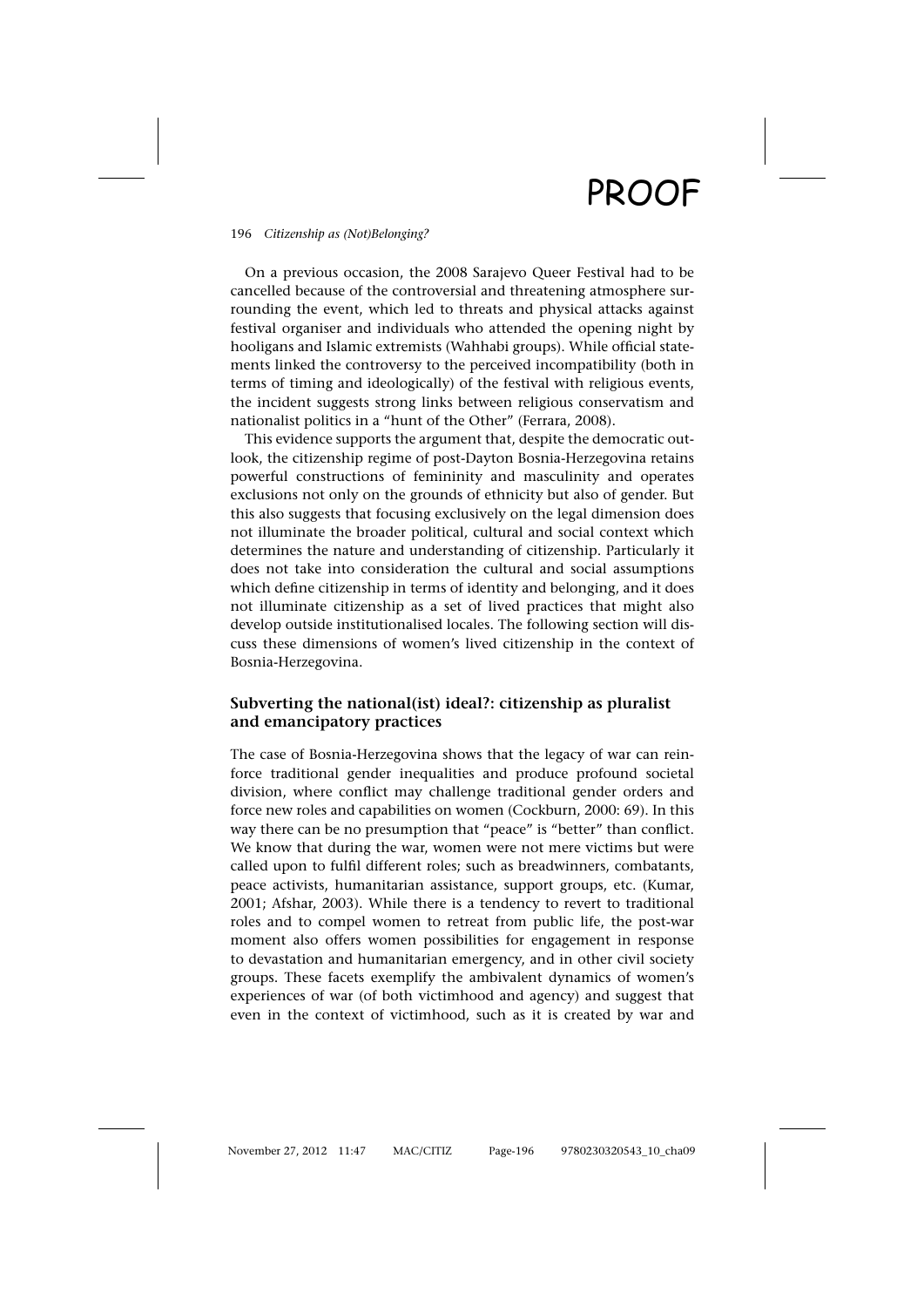*Maria-Adriana Deiana* 197

ethno-nationalism, it is possible to identify instances whereby women retain political agency. I argue that this mobilisation, developed "outside" the boundaries of dominant discourses and practices, constitutes an empowering enactment of citizenship.

Within this logic a focus on agency, even if/when constrained by a situation of violence and victimhood, is crucial if we are to recast women as political agents and understand citizenship as an empowering and lived practice (Lister, 2003). However, our search for agency should not be limited to instances of "women organising as women, for women, and on women's issues" (Cockburn, 2002: 71). In fact I contend that women's and feminist citizenship claims can also be framed in a wider context of political agency and struggle. In this critical framework solidarities can be crafted through a multiplicity of subject positions and political perspectives. Thus citizenship also includes heterogeneous practices which attempt to continuously resist the inescapable exclusionary processes embedded in the nation-state and ethno-nationalism.

Lister's participatory model of citizenship provides a sound framework for analysing women's experiences of post-conflict transformation, particularly because we know that women were not exclusively victims of the Bosnian conflict (Milić, 1993; Helms, 2003; Korac, 2003, 2006). As argued earlier, women's organising during and in the aftermath of the Bosnian war was clearly the site where women challenged the very nationalist logics which cast them as victims and passive subjects, becoming activists around gender issues. Women's political agency in the immediate aftermath of the Bosnian war occurred mainly through the creation of informal groups, initially to deal with the humanitarian emergency arising from the conflict (Walsh, 2001). This mobilisation can be traced back to the anti-war demonstrations in the wake of Yugoslavia's violent break-up in Serbia, Croatia, Slovenia and Bosnia, which involved the first generation of Yugoslav feminists together with younger women, students, mothers of soldiers and, later, refugees.(e.g. Slapşak, 1997; Einhorn and Sever, 2003; Helms, 2003a; Cockburn, 2007; Dević, 2010). While the occurrence of ethnic atrocities during the war led to the division of some women's groups along ethnic fault lines, a good number of women's and feminist organisations remained in opposition to ethno-nationalist rhetoric and thus found ways to cooperate across the ethnic divide. Maja Korac provides a poignant description of women's agency as a "politics of small steps" (Korac, 2006: 516), which captures the informal and non-institutionalised character of women's groups and aptly describes a kind of activism born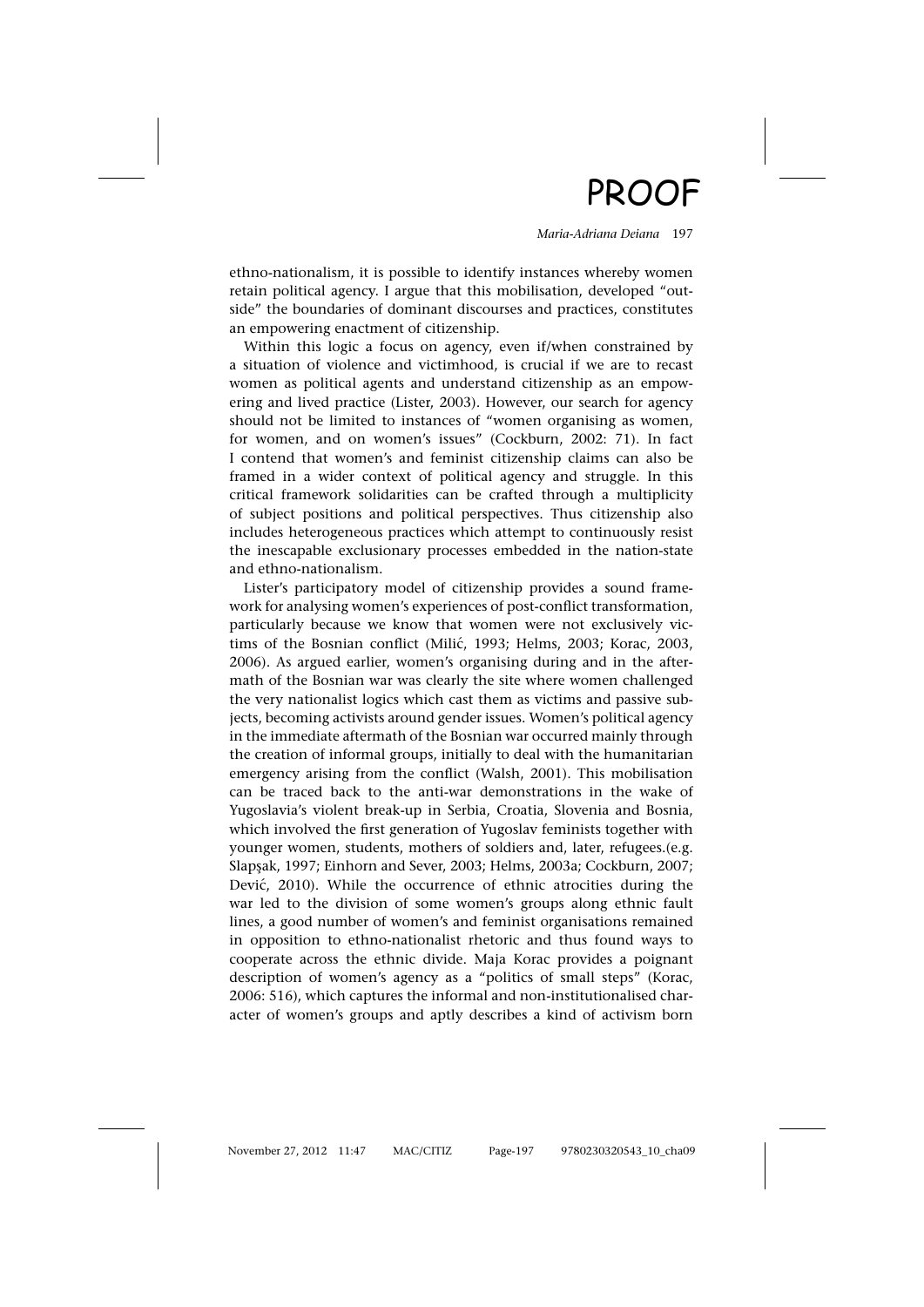#### 198 *Citizenship as (Not)Belonging?*

out of the "exceptional" situation of the war. During the interviews activists recounted how they took on new roles. They learnt how to respond to the emergency arising from the conflict, as well as to deal with their personal/collective plight caused by violence, trauma and the extreme politicisation of ethno-national identities. They had to find new strategies and re-invent activism, as one feminist with a long-standing involvement in the movement of the Former Yugoslavia puts it:

We had to do it all over again, *de nouveau* as the French say, and to start doing activism in a different way.

Despite some limitations identified by a number of key scholars, $8$ these new dynamics of women's activism are therefore crucial in destabilising the gendered conception of citizenship and the repression of women's agency underpinning the dominant ethno-national discourses. In line with the shift of the international approach to civil society building and its focus on creating an NGO sector (Belloni, 2002; Fagan, 2005), women's groups became among the main beneficiaries of international funds and training in the process of Dayton's implementation. This led to the bourgeoning of recognised women's NGOs, which are currently active in different areas of intervention, such as domestic violence, women's political participation, women and culture, youth and education, leadership, victims groups, transitional justice, to name but a few. Activists who were interviewed recounted moments when women's groups have been successful in collectively working around common issues and towards specific goals. For instance, within this logic local women and feminist NGOs organised a collective multi-level advocacy campaign on the introduction of gender quotas, which laid the ground for the adoption of the Law on Gender Equality in 2003 as required by the membership in the Council of Europe. Another achievement is the existence of an effective network of cooperation across the two entities (the Bosniak Croat Federation and the Bosnian Serb Republika Srpska) tackling the pressing issue of domestic violence. However, the highly divisive nature of ethno-nationalism and the legacy of the conflict present challenges to the development of a common political agenda. As one interviewee contends:

There isn't a strong and collective political platform (of NGOs) and this applies also to women's groups. It is true that there are some women's associations who know how to work. Without them the law on domestic violence would have not been passed. Also, the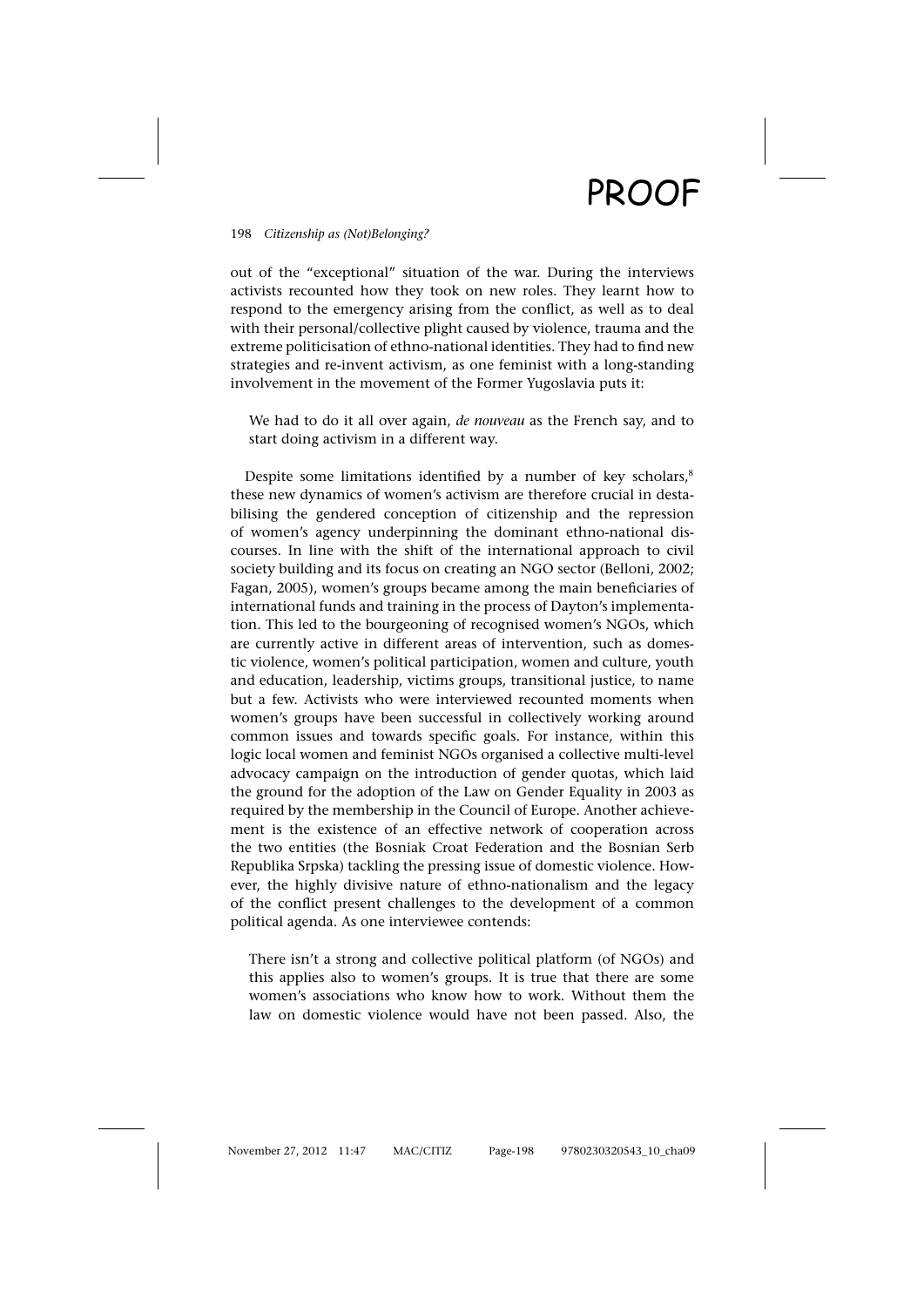*Maria-Adriana Deiana* 199

creation of the gender mechanism would have not been successful without women's groups working together. The fundamental issue is that women's groups are working pretending or not wanting to see this, avoiding opening this Pandora box of identity. This could be a good thing if it were part of a strategic vision, i.e. let's not create this conflict, we don't know how to deal with this aspect of ethnic identity therefore let's work on other issues. Within this logic there have been some achievements. However there is a lack of a common vision when political and other issues force us to deal with the contentious issue of identity.

While some local feminists who were interviewed argue for the necessity to initiate a clear and more radical collective stand against ethno-nationalist politics, it also appears that some women's groups are wary of openly challenging nationalist elites:

This is my opinion: I think we have numerous obstacles. There are obstacles in human behaviour in the perception of women, of gender. We have the challenge of a patriarchal society and then we have also another challenge of the country as it is, its legal division and its legal status. But It always amazes me how much we accomplished (compared to) other countries which don't have the obstacles that we have. Because I think that we are all dealing with this patriarchal society, with the position of women, with the political theory but then again here we have this additional burden. I'm always amazed at how much we actually accomplished and I wonder how much would be able to accomplish if we didn't have this [Bosnia's division]. Those are the things that we cannot fight against, this legal system because then we would be totally accused of not being whatever. We are accused now, so I can imagine what it would be then. But I think we are just finding different methods of assisting women. I think it is possible but it does take greater effort. It's worth it and I really think is doable.

Evidence from my field research suggests that the highly divisive nature of ethno-nationalism and the legacy of the conflict, together with competitive allocation of international funds, present challenges to the creation of a pervasive women's movement and a common political agenda (Deiana, 2011). Nevertheless we must not lose sight to the fact that, as suggested by some of my interlocutors, women's groups continue to find strategies to circumvent the climate of hostility, to build strategic allegiances and to have an impact on their immediate reality. The campaign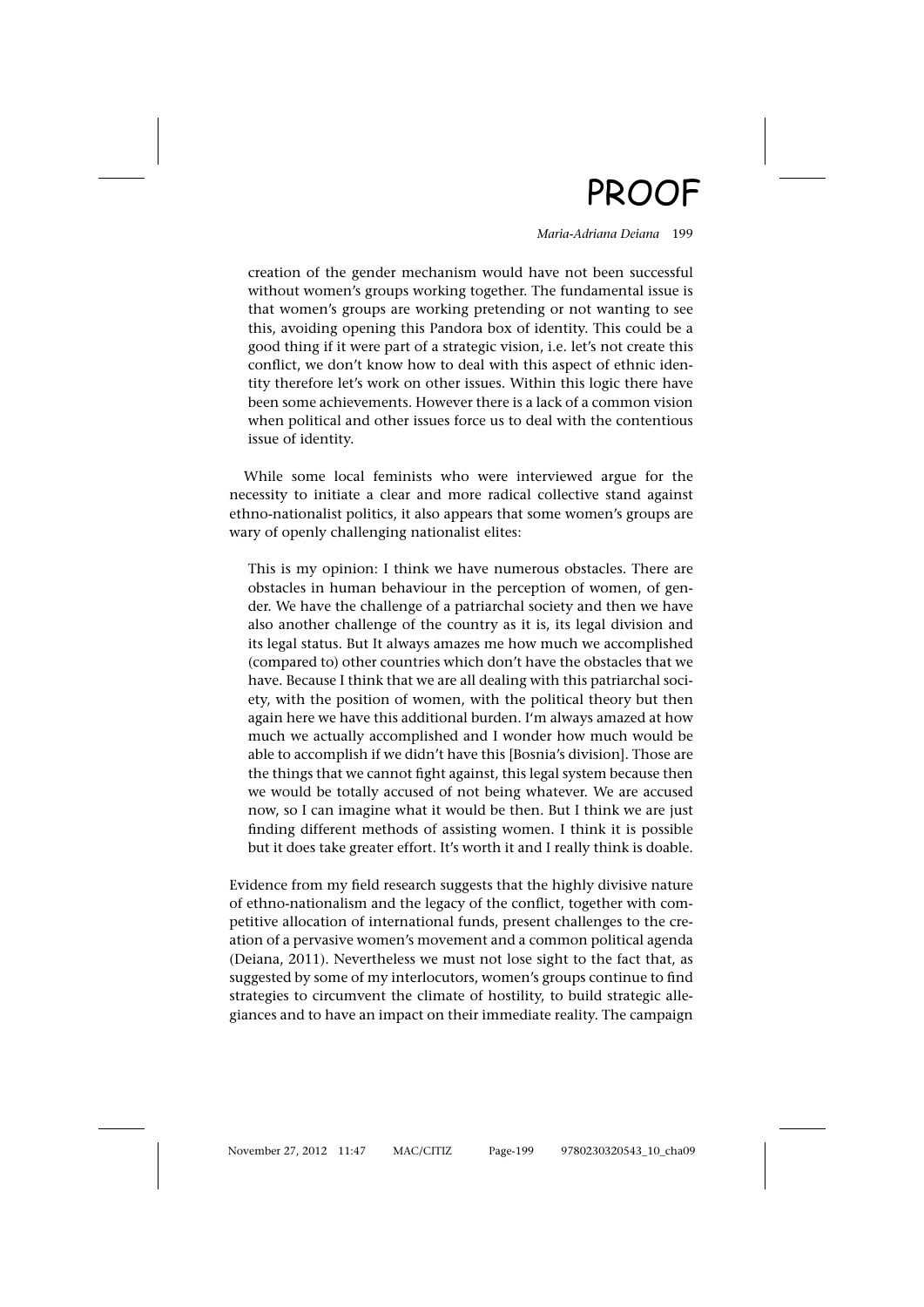#### 200 *Citizenship as (Not)Belonging?*

for the Law on Gender Equality and the network against domestic violence provide only but a few examples of successful cooperation that illustrate instances of women's active involvement as citizens.

Moreover, the case of post-Dayton Bosnia-Herzegovina provides further evidence of political agency grounded precisely in the refusal to accept the exclusionary logic that delimits the boundaries of identity and belonging. As highlighted earlier, by crystallising citizens' identity around the categories of three constituent people, the only "choice" for individuals who do not wish to be represented exclusively as Bosniaks, Croats or Serbs is to be associated with the category of "The Others". This applies to minority groups but it has now come to include also a larger number of people in Bosnia-Herzegovina. My interlocutors suggest that "the Others" constitute a heterogeneous group that represents individuals from mixed families, those who, being brought up in Socialist time, feel a deep attachment and sense of belonging to their Yugoslav identity and, generally, to any other individual who does not (or does not wish to) fit within the model of national(ist) citizen. As one activist poignantly states:

We have this – the three musketeers Serbs, Croats and Bosniaks and then we have the Others. And this identity of the Others is never defined. We don't know WHO are the others. We know that the Others are not Croats, Muslims or Serbs obviously but this category was never defined. Croats, Serbs and Muslims are also written in male nouns, you know. So we can also claim, we can say that women are the category of others, but also Roma people, gay people, the whole LGBTIQ population, feminist, painters... you know you can put a lot of people in this category of The Others but it is not defined.

Indeed many feminist and women's activists seem to fall (and feel) precisely within the category of "the Others", which, they suggest, has now become the only subject position available to those who do not (wish to) belong to the dominant ethno-national communities. As argued earlier the constitutional provisions disenfranchise this heterogeneous group from electing representatives in key institutions. However, this should not be mistaken for a tale of disengagement and powerlessness. Instead it seems that identification with/as "the Others" becomes the subject position from where dissidents and those who are excluded can express a critical perspective on the pernicious essentialism of ethnic and religious identities, in the struggle to claim alternative senses of belonging.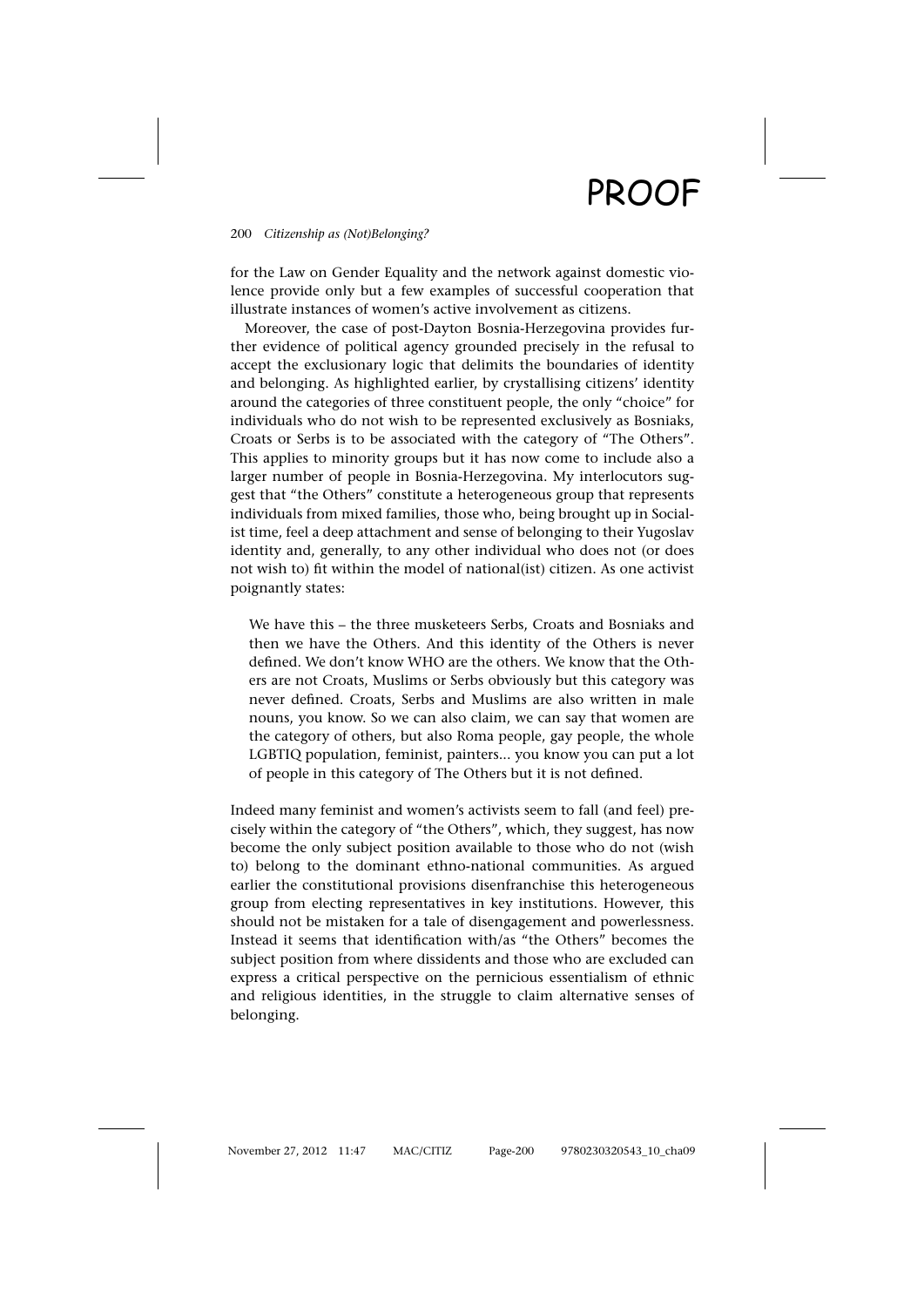*Maria-Adriana Deiana* 201

Evidence from my field research suggests that the very condition/choice of "not belonging" becomes the foundation for re-enacting themselves as active citizens outside the boundaries of institutionalised practices of politics. This is possible through a number of heterogeneous collective actions which do not necessarily rely on one specific identity (such as women's groups) but rather on shared commitment to resist and disturb hegemonic discourses and practices of ethnonationalist citizenship. Some interviewees recounted their engagement in interventions which involve individuals, feminists, women's and grassroots organisations and include small scale projects, every-day activism, cultural initiatives, independent media and social networking. These instances are therefore representative of the "hopeful political practices", conceptualised by Jasmina Husanović to illustrate the effort to deal with "deep injuries and violent boundaries yet avoiding the trap of identitarian politics" in the context of Bosnia-Herzegovina (Husanović, 2009: 102).<sup>9</sup> I contend that, together with examples of a "politics of small steps" as enacted by certain women's groups, these hopeful engagements are crucial in highlighting new sites for political action whereby the gendered and ethnicised exclusions of dominant citizenship discourses and practice can be resisted. Accordingly I believe these interventions contribute to a re-imagining of citizenship rooted specifically in the "exceptional" history of Bosnia-Herzegovina's recent turbulent past, yet avoiding essentialism and exclusionary politics and encompassing a pluralist and anti-essentialist notion of citizenship beyond institutionalised practices and discourses.

#### **Conclusion**

This chapter has offered a feminist examination of the dynamics shaping women's citizenship in the context of transition from ethnonationalist conflict to peace. I have argued that studying citizenship in the case of post-conflict transformation is particularly important for feminist theory and praxis. Indeed, not only do post-conflict situations entail concerns about the gendered impact of violence and reconstruction, but as moments of social and political upheaval they also raise (feminist) hopes for the possibility of transforming gender power relations and reshaping society through principles of equality. These ambivalent forces are inevitably linked to the possibilities of constructing women's citizenship, conceptualised both as practice and as belonging, within the new political and social order. However, despite feminist hopes, the transition to peace often fails to address the centrality of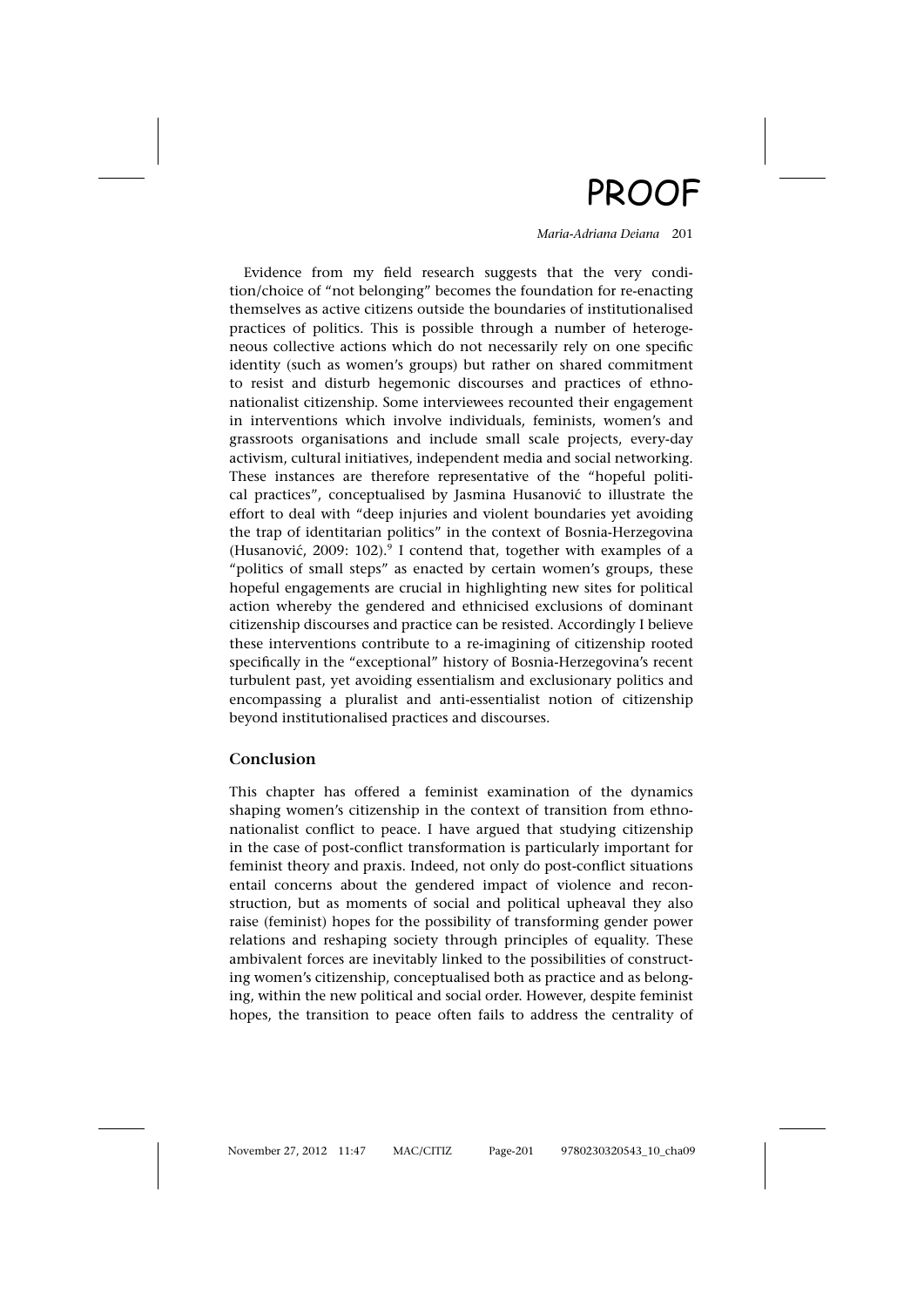#### 202 *Citizenship as (Not)Belonging?*

gender in the interlinked phenomena of ethno-nationalism, militarisation and conflict (Cockburn, 2010). In doing so, there can be no presumption that "peace" is better than "conflict".

At the same time, post-conflict environments, which are often characterised by high levels of international involvement, are emblematic of the contemporary challenges posed by globalisation to the concept of citizenship. This has led to feminist engagements with cosmopolitan ideals of citizenship that rely on the paradigm of human rights. I have suggested that if on the one hand the language of human rights has been mobilised transnationally to include women's rights, on the other hand the reliance on women's human rights standards raises questions about their enforceability, given that implementation remains a prerogative of the nation state, and their efficacy in addressing the broader political, social and cultural context shaping practices and understanding of citizenship. Accordingly, post-conflict situations raise questions about the validity and desirability of framing citizenship claims exclusively within this logic.

By focusing on the case of post-Dayton Bosnia-Herzegovina, this chapter has grappled with the possibilities and limitations of mobilising the language of citizenship from a feminist perspective, in seeking to resolve the exclusionary enactments of ethno-national logic and to address the challenges posed by armed conflict. Bosnia-Herzegovina provides a crucial example because despite the democratic outlook of its institutional arrangements and the commitment to the protection of (women's) human rights, the post-conflict transformation has served to entrench ethno-national narratives as dominant political discourses and practices within institutions and individual and collective identities. In this way the consolidation of peace has led to a replication of the gender order, which underpinned the emergence of ethno-national discourse and the escalation of conflict with important implications for women's citizenship. Despite the later introduction of a series of legislative changes to address the shortcomings of Dayton, in compliance with key women's human rights document such as CEDAW and UN Resolution 1325 and as part of the broader EU gender equality strategies, these measures have not been successful in tackling the gender inequalities and stereotypes that permeate the broader social and political context of the Dayton citizenship regime.

This context therefore begs important questions for a feminist engagement with citizenship. If, on the one hand, the mobilisation of human rights is not sufficient to resolve the inescapably gendered and ethnicised exclusions embedded in nationalist politics and, if, on the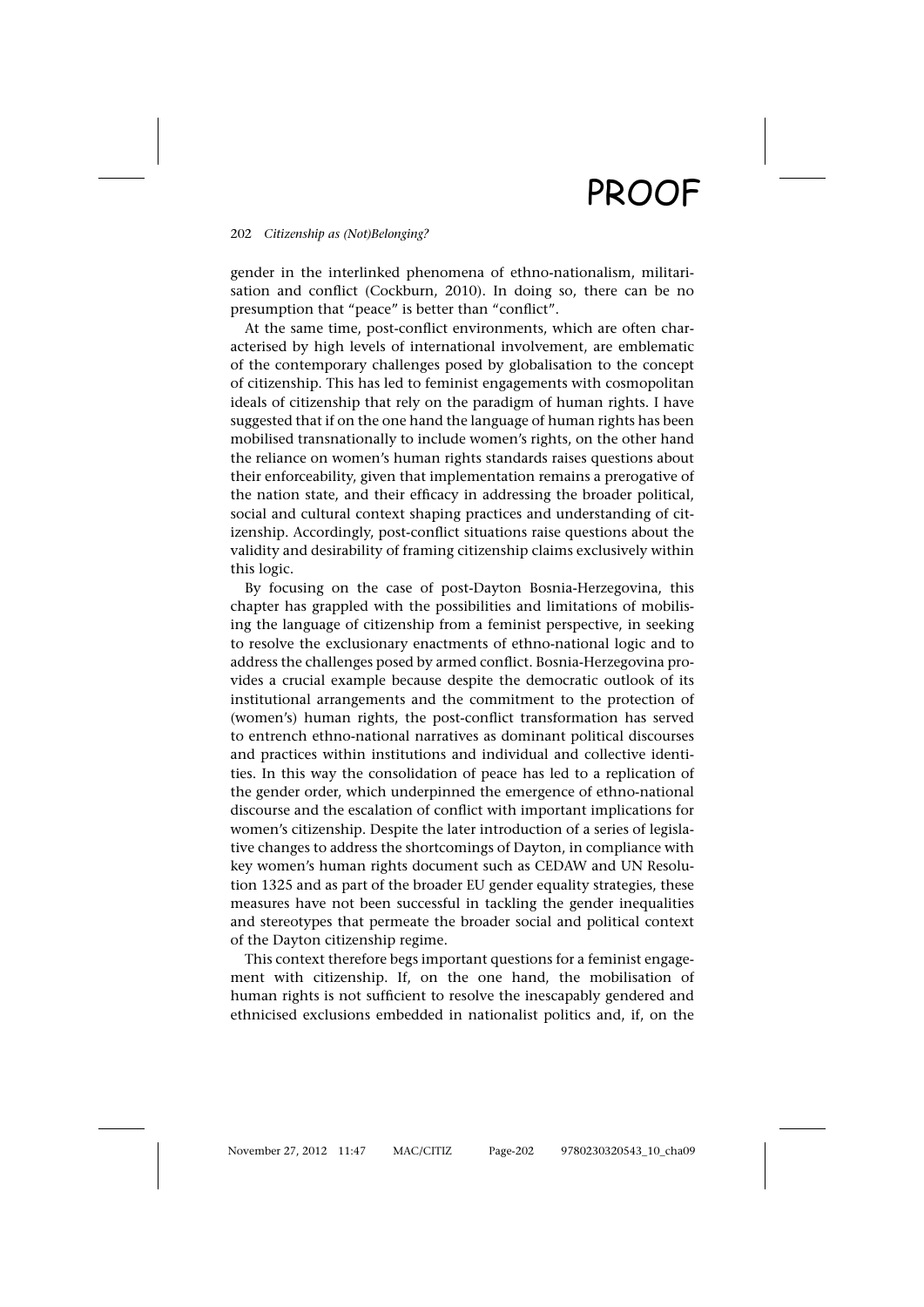*Maria-Adriana Deiana* 203

other hand, the peace has reduced citizenship to a logic of ethnonational belonging which compromises the possibilities of fully fledged citizenship for women and other individuals who do not (wish to) belong to one ethno-national community, then should we, as feminists, relinquish the notion of citizenship in order to find a new language for belonging and political agency?

I argue that it is precisely within these exclusionary and exceptional junctures of contemporary politics that we must find ways of resisting such practices and understandings of citizenship. This is only possible if we re-formulate the notion of citizenship to include a plurality of interventions that trouble traditional gender roles (and other power relations) and that attempt to reformulate solidarities without reifying national(ist) belonging. Clearly the global platform of human rights should not be abandoned; it should remain the site of continuous feminist mobilisation for political and institutional change. At the same time, women's organising in the aftermath of the Bosnian war illustrates the potential of political action grounded in critical engagement with collective and personal experiences of ethno-nationalism, conflict and violence. The exclusionary enactments of contemporary politics might not be resolved once and for all through human right and feminist interventions, but it is through a reformulated and pluralist notion of citizenship that we might start to enact our feminist visions for emancipation, resistance and change.

### **Notes**

- 1. I would like to thank Giulia Carabelli, Sara Clavero and Roz Goldie for providing feedback on earlier drafts. Of course, any errors, omissions and inaccuracies remain my own responsibility.
- 2. In October 2000 commitments to address the gendered impact of conflict and peacebuilding were ratified in UN Security Council Resolution (SCR)1325; an eighteen point document that sets an agenda for women, peace and security. The United Nations recently confirmed these commitments through the ratification of UN SCR 1888 on the prevention of sexual violence in armed conflict (adopted in September, 2009) and of UN SCR 1889 on women's participation in peace processes (adopted in October, 2009).
- 3. This chapter draws on 25 in-depth interviews and ethnographic data that I gathered in Bosnia-Herzegovina in 2010. I analysed this data in my doctoral thesis "Gender, Citizenship and the Promises of Peace: the Case of Post-Dayton Bosnia-Herzegovina" (Deiana, 2011). The interviewees were feminists, civil society activists, members of political parties, officials in (local and international) gender machinery institutions, academics, individuals working in cultural production and the media. All the interviewees shared an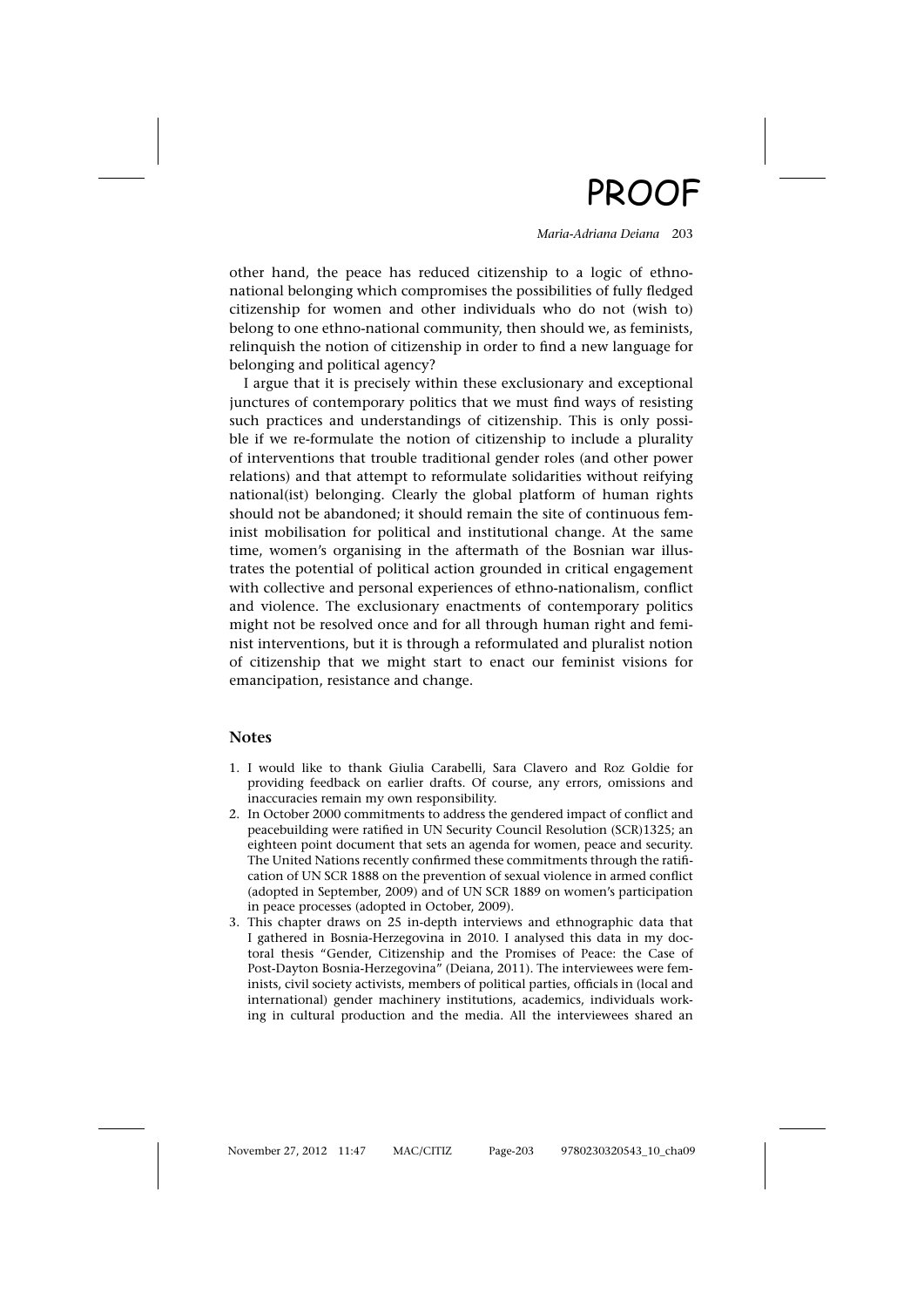#### 204 *Citizenship as (Not)Belonging?*

interest in gender issues. The majority of interviewees were women. Most of the interviews were undertaken in English.

- 4. The General Framework Agreement for Peace in Bosnia and Herzegovina is Available: http://www.ohr.int/dpa/default.asp?content\_id= 380. The complex institutional structure includes two entities, the Bosniak Croat Federation (FBiH) and the Bosnian Serb Republika Srpska (RS) and the separate district of Brkčo. The creation of the two entities was a crucial condition which brought the nationalist leaders to the peace negotiations. The borders of the entities were painstakingly negotiated to mirror the territorial gains and ethnic composition achieved during the war through displacement and ethnic cleansing. Given the disputes over its strategic position at the border between the two entities and Serbia, the Brcko district was created as a (temporary) solution and remained under international supervision. The entities were recognised under the condition that the nationalist leaders would abandon their partitioning aspirations and recognise Bosnia-Herzegovina as a unified multiethnic state. Since the signing of the accord, state level institutions have been questioned and on a number of occasions political deadlock has threatened the very idea of a unified Bosnia-Herzegovina.
- 5. The DPA is similar to ongoing or attempted settlements in deeply divided societies such as Northern Ireland, Cyprus and Lebanon (Belloni, 2007; Bieber, 2006). The accord includes a highly-elaborate structure of eleven annexes aiming to deal with the wide array of post-conflict reconstruction tasks, including human rights protection, the rights of refugees and displaced persons, and civilian implementation. It is also important to note that the DPA was conceived as a transitional measure to stop the war. However, due to external and internal dynamics within Bosnia-Herzegovina, the original framework still in force today has only been marginally amended.
- 6. Two citizens of Bosnia and Herzegovina who were prevented from being candidates for the Presidency and the House of Peoples of the Parliamentary Assembly allegedly solely on ground of their ethnic origins (as they were respectively of Roma and Jewish origin) applied to the EU Courts of Human Rights. The court decided that the constitutional law is in breach of the European Human Rights Convention and recommended changes in the constitutional provisions.(Sarajlić, 2010a) However, as of 2011, Bosnia-Herzegovina's successive governments had not reached an agreement on the constitutional changes. As argued, this illustrates that the enforcement of human rights does not preclude the role of the nation state.
- 7. For instance, in the context of education different curricula exist for students belonging to different "ethnicities" on a number of subjects, such as history. This has led to the so called "two schools under one roof" system whereby joint classes are held for "universal" topics (e.g. mathematics), while students are divided according to their "ethno-national" belonging to be taught different (and possibly competing) national histories and cultures.
- 8. A key contribution of the literature on women's organising in the aftermath of war lies in identifying issues which challenge the cohesion of women's groups and hinder the possibilities for women's organisations of becoming a broader movement for change. A number of studies reveal challenges revolving around the divisive legacy of the conflict and the politicisation of ethno-national affiliations (Cockburn, 1998; Helms, 2003a, b, c), the nature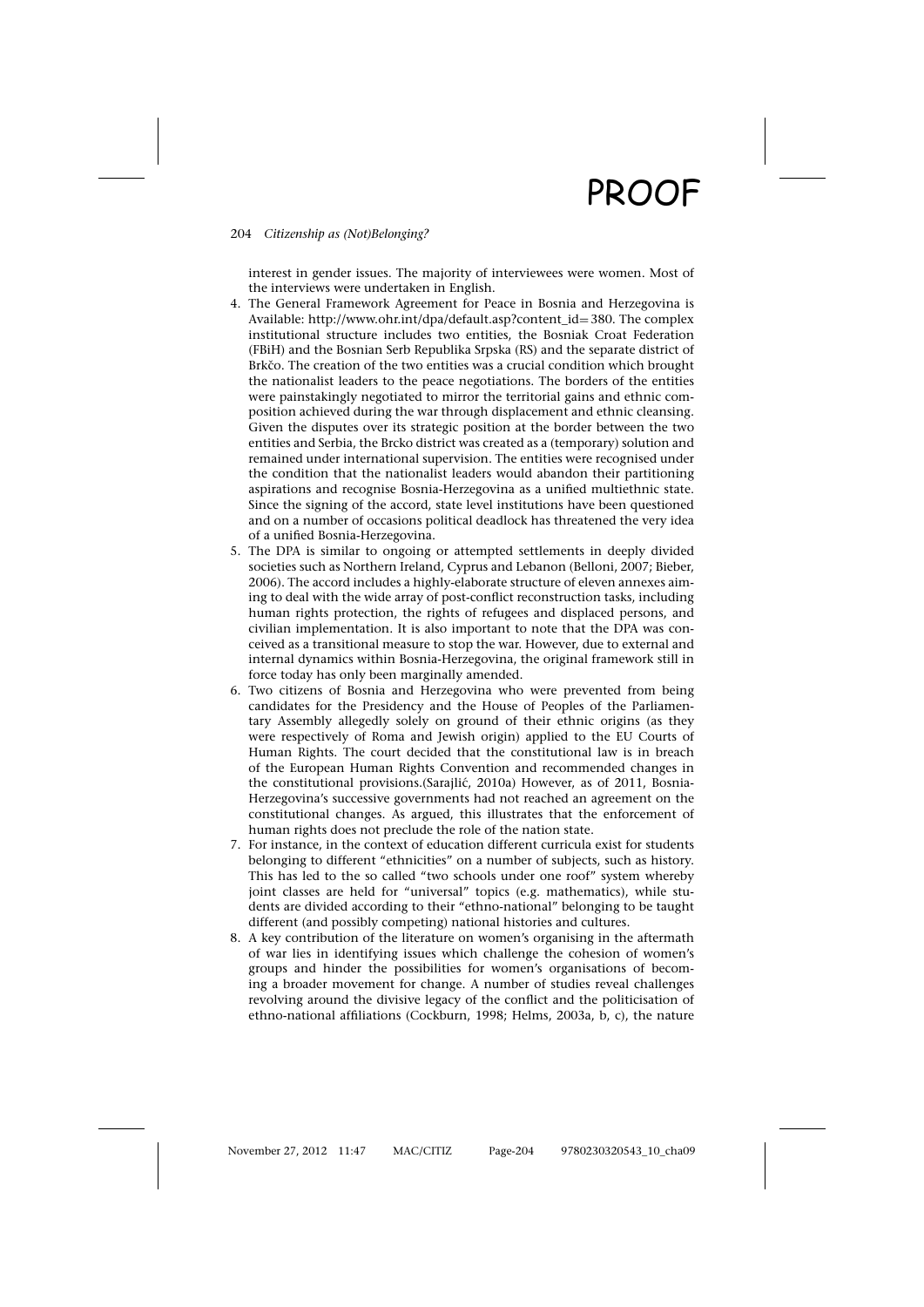*Maria-Adriana Deiana* 205

of women's NGOs as humanitarian assistance and service providers rather than political (Walsh, 2001), and the (positive and negative) role of international assistance and funding criteria (Helms, 2003a; Pupavac, 2006). Evidence suggests that, to some extent, these challenges are still in place today.

9. Jasmina Husanović explores possibilities for agency and emancipatory political practices in the biopolitical landscape of post-war Bosnia-Herzegovina (Husanovic, 2009). She applies Giorgio Agamben's theory of a politics which ´ begins precisely in the opaque "state of exception" (Agamben, 1998) to the context of war and post-war Bosnia-Herzegovina, where the exclusionary enactments of ethno-national logic, the traumatic events of the conflict and the dynamic of humanitarian international intervention have reduced citizens to "bare life", as opposed to politically qualified life (Husanović, 2009). Within this context Husanović identifies the possibilities for emancipatory practices within non-institutionalised women's and grassroots activism and in cultural interventions.

#### **Selected Bibliography**

- Afshar, H. (2003) 'Women and Wars: Some Trajectories Towards a Feminist Peace,' *Development in Practice* 13(2 & 3), 178–188.
- Agamben, G. (1998) *Homo Sacer: Sovereign Power and Bare Life* (Stanford: Stanford University Press).
- Agamben, G. (1997) *Mezzi Senza Fine. Note Sulla Politica* (Means without Ends) (Torino: Bollati Boringhieri).
- Albanese, P. (2001) 'Nationalism, War, and Archaization of Gender Relations in the Balkans,' *Violence Against Women* 7, 999–1023.
- Alison, M. (2007) 'Wartime Sexual Violence: Women's Human Rights and Questions of Masculinity,' *Review of International Studies* 33, 75–90.
- Alison, M. (2009) *Women and Political Violence: Female Combatants in Ethno-National Conflict* (London: Routledge).
- Allen, C. and Howard J. A. (2000) *Provoking Feminisms* (London: University of Chicago Press).
- Amnesty International. (2009) *Whose Justice? The Women of Bosnia and Herzegovina are still Waiting.* Available at http://www.amnesty.org/en/ news-and-updates/report/women-raped-during-bosnia-herzegovina-conflictwaiting-justice-20090930 (accessed 06 October 2009)
- Anderson, S. (2000) 'Crossing the Lines: Women's Organizations in Conflict Resolutions,' *Development* 43(3), 34.
- Anderson, B. (1991) *Imagined Communities: Reflections on the Origin and Spread of Nationalism* (London: Verso).
- Anthias, F. and Yuval-Davis, N. (1989) *Woman, Nation, State* (Houndmills, Basingstoke, Hampshire: MacMillan).
- Bieber, F. (2006) *Post-war Bosnia: Ethnicity, Inequality and Public Sector Governance* (New York: Palgrave, MacMillan).
- Billig, M. (1995) *Banal Nationalism* (London; Thousand Oaks, CA: Sage).
- Belloni, R. (2007) *State Building and International intervention in Bosnia* (London: Routledge).

November 27, 2012 11:47 MAC/CITIZ Page-205 9780230320543 10 cha09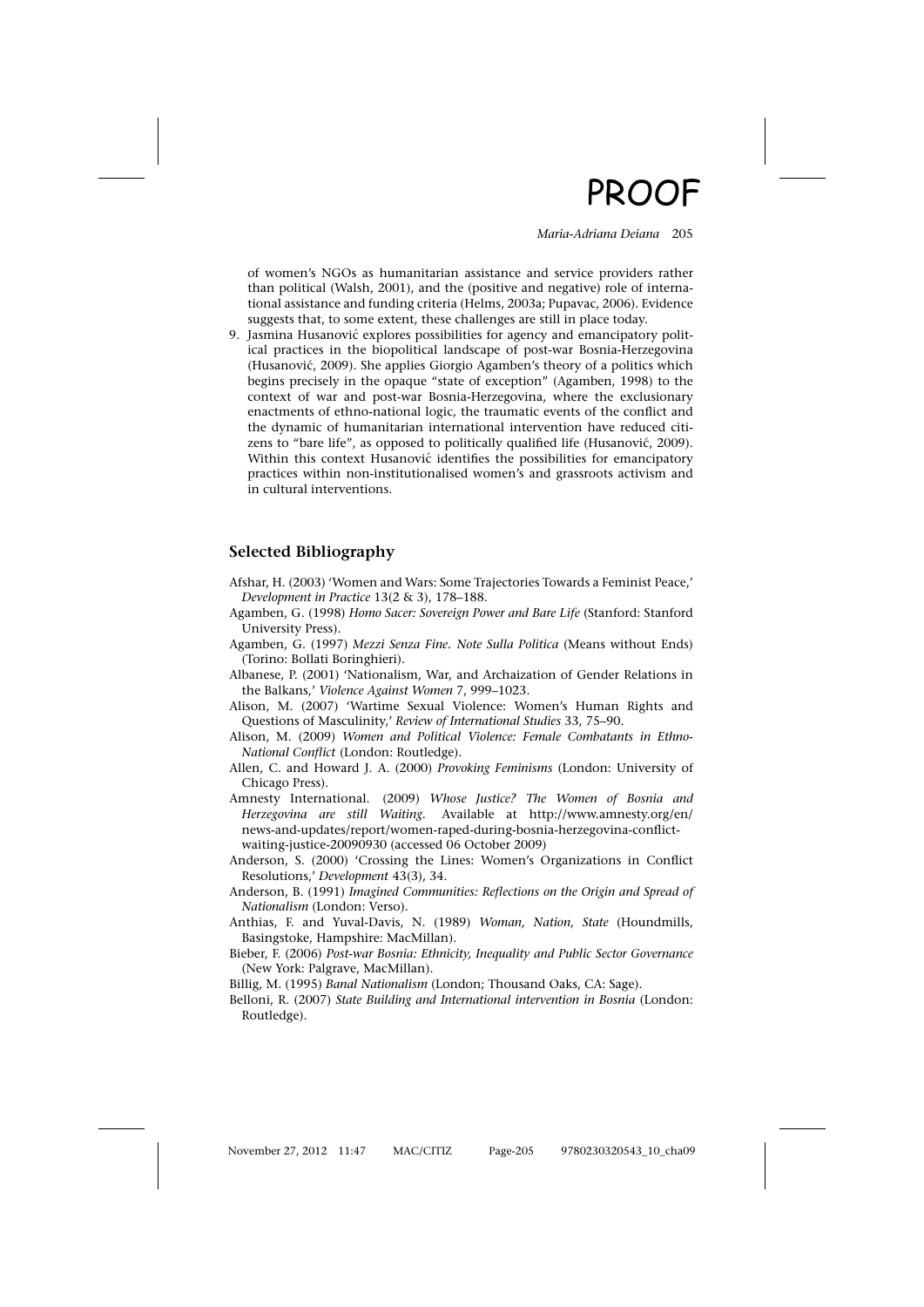206 *Citizenship as (Not)Belonging?*

- Belloni, R. (2001) 'Civil Society and Peacebuilding in Bosnia and Herzegovina,' *Journal of Peace Research* 38(2), 163.
- Campbell, D. (1998) *National Deconstruction: Violence, Identity and Justice in Bosnia*, (Minnesota: University of Minnesota Press).
- Chikin, C. and Paradine K. (2001) 'Vision and Reality: Democracy and Citizenship of Women in the Dayton Peace Accords,' *The Yale Journal of International Law* 26, 103–178.
- Cockburn, C. (2010) 'Gender Relations as Casual in Militarization and War,' *International Feminist Journal of Politics* 12(2), 139–157.
- Cockburn, C. (2007) *From Where We Stand. War, Women's Activism and Feminist Analysis* (London: Zed Books).
- Cockburn, C. (2002), 'Women's Organizations in the Rebuilding of Bosnia-Herzegovina' in C. Cockburn and D. Zarkov (eds.) *The Postwar Moment: Militaries, Masculinities and International Peacekeeping, Bosnia and the Netherlands* (London: Lawrence & Wishart).
- Cockburn, C. (2000) 'The Continuum of Violence. A Gender Perspective on War and Peace' in W. M. Giles and J. Hyndman(eds) *Sites of Violence: Gender and Conflict Zones* (London: University of California Press).
- Cockburn, C. (1998) *The Space Between Us: Negotiating Gender and National Identities in Conflict* (London: ZedBooks)
- Cockburn, C. and Zarkov, D. (eds.) (2002) *The Postwar Moment: Militaries, Masculinities and International Peacekeeping, Bosnia and the Netherlands* (London: Lawrence & Wishart).
- Connell, R.W. (2002) 'Masculinities, The Reduction of Violence, and the Pursuit of Peace' in C. Cockburn and D.Zarkov (eds.), *The Postwar Moment: Militaries, Masculinities and International Peacekeeping, Bosnia and the Netherlands* (London: Lawrence & Wishart).
- Cohn, C., Kinsella, H. and Gibbings, S. (2004) 'Women, Peace and Security: Resolution 1325,' *International Feminist Journal of Politics* 6(1), 130.
- Deiana, M. -A.. (2011) *Gender, Citizenship and the Promises of Peace: The Case of Bosnia-Herzegovina* (Unpublished) PhD thesis (Belfast: Queen's University Belfast).
- Einhorn, B. (1993) *Cinderella Goes to Market: Citizenship, Gender, and Women's Movements in East Central Europe* (London: Verso).
- Enloe, C. (2002), 'Demilitarization- or More of the Same?' in C. Cockburn and D. D. Zarkov (eds.) *The Postwar Moment: Militaries, Masculinities and International Peacekeeping, Bosnia and the Netherlands* (London: Lawrence & Wishart).
- Enloe, C. (2000) *Maneuvers: The International Politics of Militarizing Women's Lives* (Berkeley, Los. Angeles and London: University of California Press).
- Enloe, C. (1989) Bananas*, Beaches & Bases. Making Feminist Sense of International Politics* (London: University of California Press).
- Fagan, A. (2006) 'Civil Society Ten Years after Dayton' in D. Chandler (ed.) *Peace without Politics? Ten Years of International State Building in Bosnia* (London and New York: Routledge).
- Ferrara, C. (2008) "Kristalnacht in Sarajevo", available at http://www. balcanicaucaso.org/eng/Regions-and-countries/Bosnia-and-Herzegovina/ Kristalnacht-in-Sarajevo
- Grewal, I. (1999) 'Women's Rights as Human Rights: Feminist Practices, Global Feminism, and Human Rights Regimes in Transnationality,' *Citizenship Studies* 3(3), 337–354.

November 27, 2012 11:47 MAC/CITIZ Page-206 9780230320543 10 cha09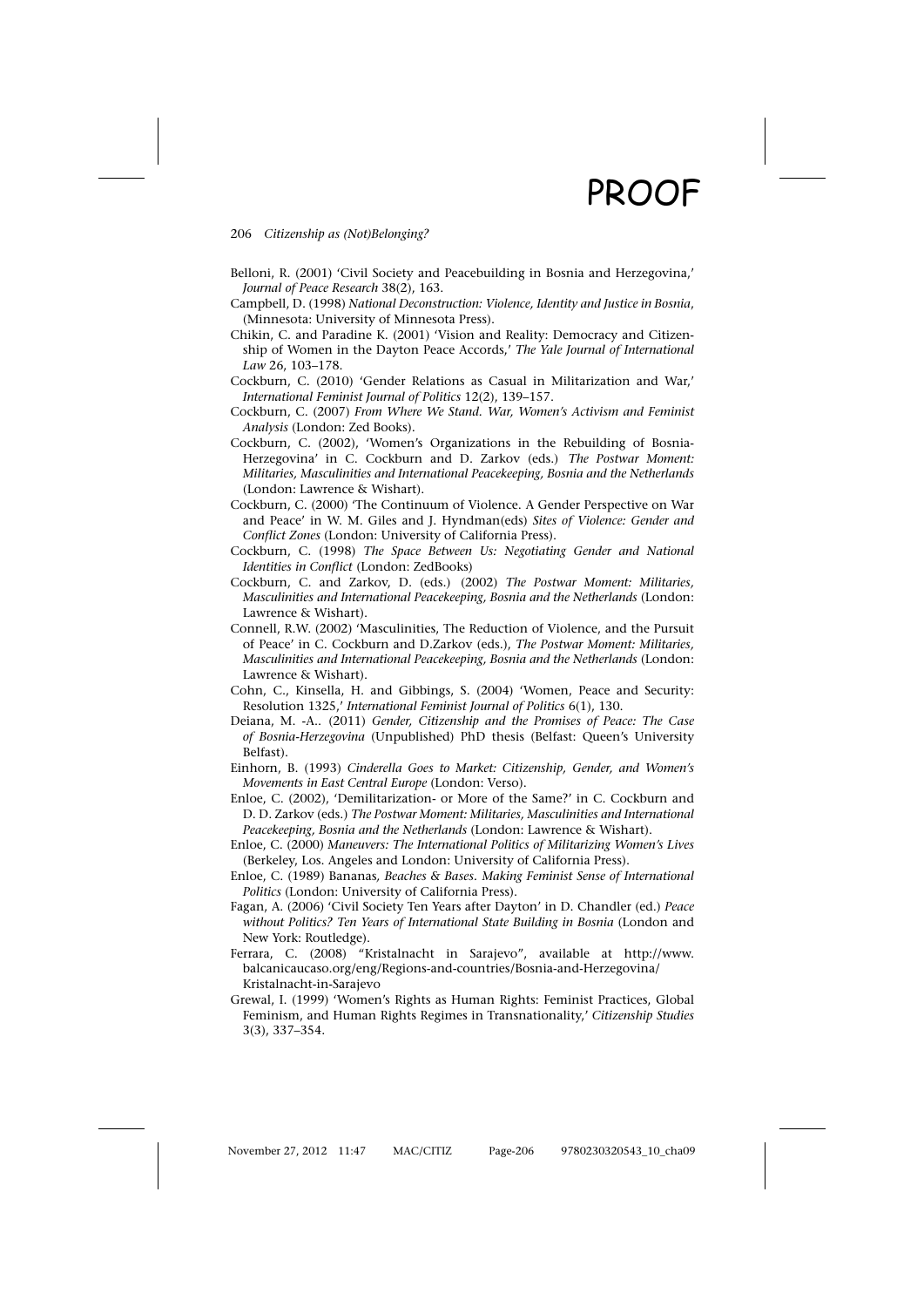*Maria-Adriana Deiana* 207

- Guzina, D. (2007) 'Dilemmas of Nation-building and Citizenship in Dayton Bosnia,' *National Identities* 9(3), 217–234.
- Halsaa, B., Roseneil, S. andSümer S. (2012) *Remaking Citizenship in Multicultural Europe. Women's Movements, Gender and Diversity* (Bakingstoke: Palgrave MacMillan).
- Handrahan, L. (2004) 'Conflict, Gender, Ethnicity and Post-Conflict Reconstruction,' *Security Dialogue* 35(4), 429–445.
- Helms, E. (2003a) Gendered Visions of the Bosnian Future: Women's Activism and Representation in Post-war Bosnia-Herzegovina, PhD thesis, University of Pittsburgh, Pittsburgh.
- Helms, E. (2003b) 'Women as Agents of Ethnic Reconciliation Women's NGOs and International Intervention in Post-war Bosnia-Herzegovina,' *Women's Studies International Forum* 26, 15–33.
- Helms, E. (2003c) 'Gender Essentialism and Women's Activism in Post-war Bosnia-Herzegovina' in W. M. Giles (ed.) *Feminist Under Fire: Exchanges across War Zones* (Toronto: Between the Lines), pp. 181–198.
- Hilsdon, A. M., Mackie, V. and Stivens, M. (eds.) (2000) *Human Rights and Gender Politics: Asia Pacific Perspectives* (Routledge, London).Horowitz, D. L. (2000) *Ethnic Groups in Conflict* (Berkeley, CA and London: University of California Press).
- Hromadzic, A. (2006) 'Challenging the Discourse of the Bosnian War Rapes' in J. E. Johnson and J. C. Robinson (eds.) *Living with Gender after Communism* (Bloomington, IN: University of Indiana Press).
- Husanovic, J. (2009) 'The Politics of Gender, Witnessing, Postcoloniality and Trauma. Bosnian Feminist Trajectories,' *Feminist Theory* 10, 99–119.
- Jayawardena, K. (1986) *Feminism and Nationalism in the Third World* (London: Zed).
- Kaldor, M. (2001) *New and Old Wars. Organised Violence in a Global Era* (Cambridge: Polity Press).
- Kandiyoti, D. (2007) 'Between the Hammer and the Anvil: Post-conflict Reconstruction, Islam and Women's Rights,' *Third World Quarterly* 28(3), 503–517.
- Kandiyoti, D. (1996) 'Women, Ethnicity and Nationalism' in J. Hutchinson and A. Smith (eds.) *Ethnicity* (Oxford: Oxford University Press).
- Karam, A. (2000) 'Women in War and Peace-building: The Roads Traversed, The Challenges Ahead,' *International Feminist Journal of Politics* 3(1), 2.
- Kesic, O. (1999) 'Women and Gender Imagery in Bosnia: Amazons, Sluts, Victims, ´ Witches and Wombs' in S. Ramet (ed.) *Gender Politics in the Western Balkans* (Pennsylvania: Pennsylvania State University Press).
- Korac, M. (2006) 'Gender, Conflict and Peace-building: Lessons from the Conflict in the Former Yugoslavia,' *Women's Studies International Forum* 29(5), 510–520.
- Korac, M. (2003) 'Women's Organizing against Ethnic Nationalism and War in the Post-Yugoslav States' in W. M. Giles (ed.) *Feminist under Fire: Exchanges across War Zones*. (Toronto: Between the Lines), pp. 23–33.
- Kumar, K. (ed.) 2001, *Women and Civil War. Impact, Organization and Action* (Boulder, CO: Lynne Rienner Publishers).
- Kvinna til Kvinna. (2000) *Engendering the Peace Process. A Gender Approach to Dayton and Beyond.* Available at: http://kvinnatillkvinna.se/sites/default/files/ File/Rapporter/engendering\_the\_peace\_process.pdf
- Lister, R., (2003) *Citizenship: Feminist Perspectives*, 2nd edn (New York, N.Y.: University Press, Washington Square).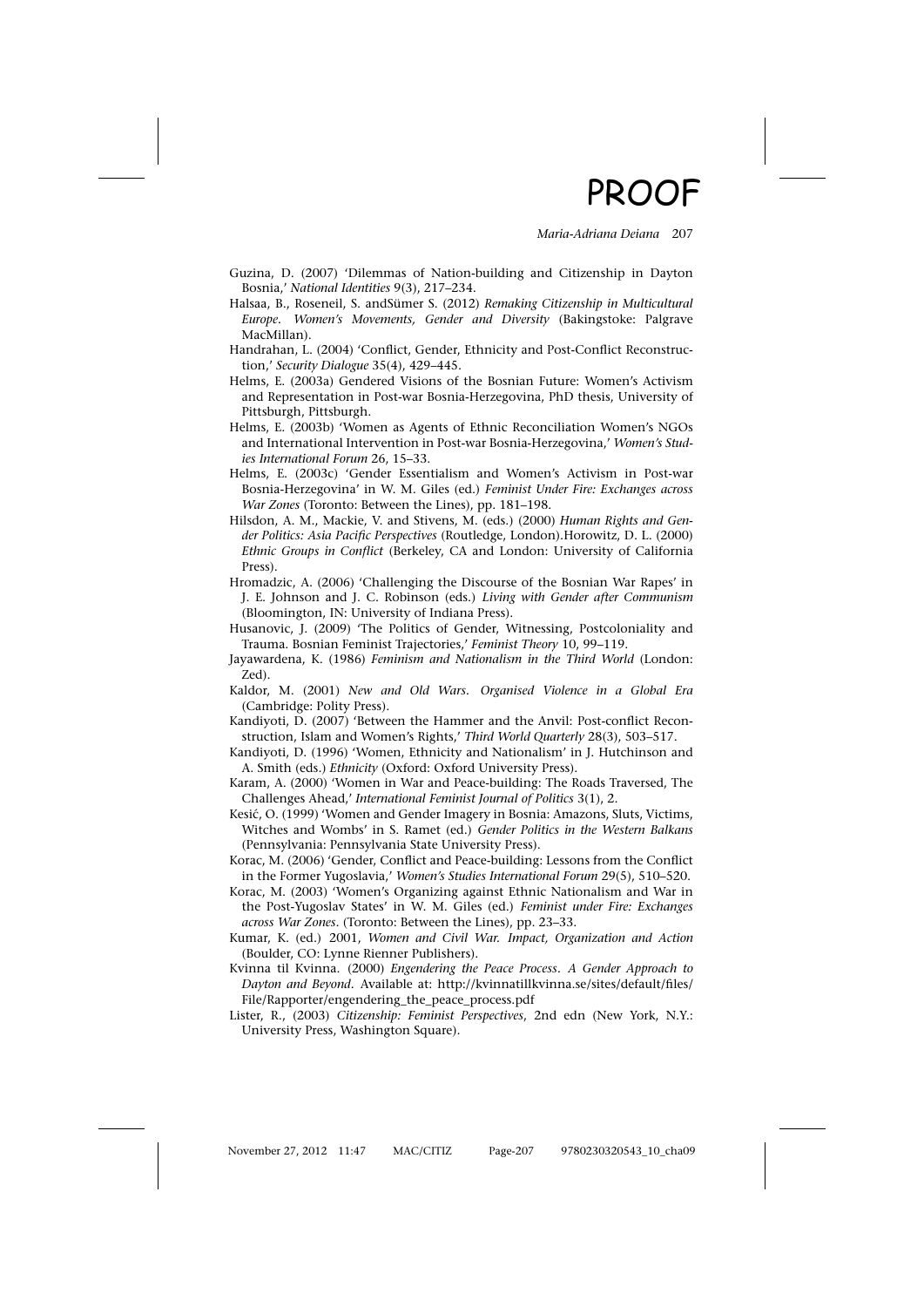208 *Citizenship as (Not)Belonging?*

- Lijphart, A. (1977) *Democracy in Plural Societies. A Comparative Exploration* (London: Yale University Press).
- Lukić, J. (2006) 'Poetics, Politics and Gender' in J. Lukić, J. Reguslka and D. Zavirsek (eds.) *Women and Citizenship in Central and Eastern Europe* (London: Ashgate).
- Milić, A. 1993, 'Women and Nationalism in the Former Yugoslavia' in N. Funk & M. Mueller (eds.) *Gender Politics and Post-Communism*(London: Routledge), pp. 109–122.Mohanty, C. T. (2003) *Feminism without Borders: Decolonizing Theory, Practicing Solidarity* (Durham, NC: Duke University Press).
- Moranjak-Bamburac, N. (2003) 'Segni di morte ed etica della scrittura delle donne' (Signs of Death and Ethics in Women's Writing) in M. Bacchi and M. Richter (eds.) *Le Guerre Cominciano a Primavera: Soggetti e Genere nel Conflitto Yugoslavo* (Rubettino Editore).

Mouffe, C. (2005) *The Return of the Political* (London; New York: Verso).

- Mostov, J. (1999) 'Sexing the Nation/Desexing the Body. Politics of National Identity in the Former Yugoslavia' in T. Mayer (ed.) *Gender Ironies of Nationalism* (London: Routlegde).
- Mujkic, A. (2007) 'We, the Citizens of Ethnopolis,' *Constellations* 14(1), 111–128.
- Papic, Z. (1994) 'From State Socialism to State Nationalism: The Case of Serbia in ´ Gender Perspective,' *Refuge* 14(3), pp. 10–14.
- Paris, R. (2004) *At War's End. Building Peace after Civil Conflict* (Cambridge: Cambridge University Press).

Pateman, C. (1988) *The Sexual Contract* (Stanford, CA: Stanford University Press).

- Peters, J. and Wolper, A. (1995) *Women's Rights, Human Rights: International Feminist Perspectives* (London: Routledge).
- Pupavac, V. (2010) 'Weaving Postwar Reconstruction in Bosnia? The Attractions and Limitations of NGO Gender Development Approaches,' *Journal of Intervention and State Building*, 4(4), 475–493.Pupavac, V. (2006) 'Empowering Women? An Assessment of International Gender Policies in Bosnia' in D. Chandler (ed.) *Peace without Politics? Ten Years of International State Building in Bosnia* (London and New York: Routledge).
- Puri, J. (2004) 'Redoubtable Essences: Nationalism and Genders' in J. Puri (ed.) *Encountering Nationalism* (Blackwell,Oxford).
- Radcliffe, S. and Westwood S. (1996) *Remaking the Nation: Place, Identity and Politics in Latin America* (London: Routledge).
- Rees, M. (2002) 'International Intervention in Bosnia-Herzegovina: The Cost of Ignoring Gender' in C. Cockburn and D. Zarkov (eds.) *The Postwar Moment: Militaries, Masculinities and International Peacekeeping, Bosnia and the Netherlands* (London: Lawrence & Wishart).
- Reilly, N. (2007) 'Cosmopolitan Feminism and Human Rights,' *Hypatia* 22(4), 180–198.
- Rener, T. and Ule, M. (1998) 'Back to the Future. Nationalism and Gender in Post-Socialist Societies' in R. Wilford and R. Miller.(eds.) *Women, Ethnicity and Nationalism* (London: Routledge).
- Sarajlić, E. (2010a) "A Citizenship Beyond the Nation-State: Dilemmas of the 'Europeanisation' of Bosnia and Herzegovina", CITSEE Working Paper Series 2010/09 available at http://law.ed.ac.uk/citsee (accessed 11 April 2011)
- Sarajlić, E. (2010b) "The Bosnian Triangle: Ethnicity, Politics and Citizenship", CITSEE Working Paper Series 2010/06 available at http://law.ed.ac.uk/citsee (accessed 11 April 2011)

November 27, 2012 11:47 MAC/CITIZ Page-208 9780230320543 10 cha09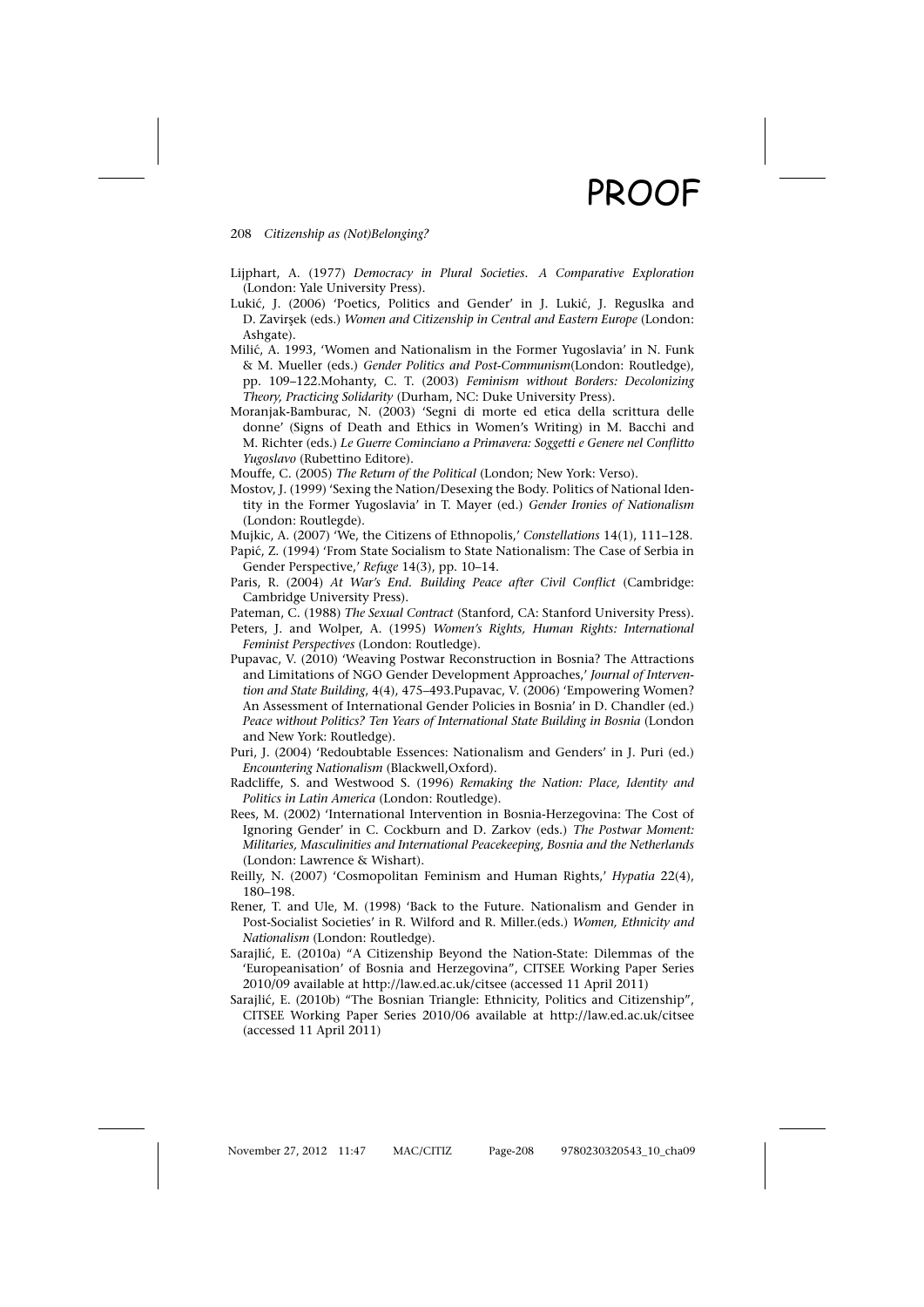*Maria-Adriana Deiana* 209

Siim, B. and Squires, J. (2008) *Contesting Citizenship* (London: Routledge).

- Siim, B. (2000) *Gender and Citizenship. Politics and Agency in France, Britain and Denmark* (Cambridge: Cambridge University Press).
- Silber, L. and Little, A. (1996) *The Death of Yugoslavia* (London: Penguin Books).
- Slapşak, S. (2008) 'The After-War War of genders: Misogyny, Feminist Ghettoization, and the Discourse of Responsibility in Post-Yugoslav Societies' in S. Bahun-Radunovic, (ed.) *Violence and gender in the Globalized World. The Intimate and the Extimate* (Aldershot: Ashgate).
- Slapşak, S. (2002) 'Identities Under Threat on the Eastern Borders' in G. Griffin and R. Braidotti (eds.) *Thinking Differently. A Reader in European Women's Studies* (London: Zed Books).
- Slapşak, S. (2001) 'The Use of Women and the Role of Women in the Yugoslav War' in I. Skjelsbaek and D. Smith (eds.) *Gender, Peace and Conflict*, (London: Sage), pp. 161–183.
- Slapşak, S. (1997) 'Nationalist and Women's discourse in Post-Yugoslavia' in J. Scott, C. Kaplan and D. Keates. (eds.) *Transitions, Environments, Translations. Feminisms in International Politics* (New York: Routledge).
- Spahic-Siljak, Z. (2010) CEDAW in Bosnia and Herzegovina, available at http:// www.omeworldsee.org/print/19971 (accessed 08 June 2010)
- Spike Peterson, V. (1990) 'Whose Rights? A Critique of the 'Givens' in Human Rights Discourse,' *Alternatives* 15(3), 303–344.
- Steinberg, D. (2009) "The Very Model of a Modern SRSG: The New World of UN Peacekeeping Missions", Presentation by Donald Steinberg, Deputy President, International Crisis Group to the UN Senior Mission Leaders Program, 17 July 2009. Available at http://www.crisisgroup.org/home/index.cfm?id= 6231&l= 1 (accessed 11August 2011).
- Stivens, M. (2000) 'Introduction. Gender Politics and the Reimagining of Human Rights in the Asia-Pacific' in A. M. Hilsdon, V. Mackie and M Stivens (eds.) *Human Rights and Gender Politics: Asia Pacific Perspectives* (Routledge, London).
- Tryggestad, T. L. (2009) 'Trick or Treat? The UN and Implementation of Security Council Resolution 1325 on Women, Peace, and Security,' *Global Governance* 15, 539–557.
- Walsh, M. (2001) 'Women's Organisations in Post-Conflict Bosnia and Herzegovina' in K. Kumar (ed.) *Women and Civil War. Impact, Organization and Action* (Boulder, CO: Lynne Rienner Publishers).
- Walsh, M. (2000) 'Aftermath: the Role of Women's Organizations in Postconflict Bosnia And Herzegovina', Working Paper No. 308, (Washington, DC: USAID Center for Development Information and Evaluation).
- West, L. (ed.) (1997) *Feminist Nationalism* (New York: Routledge).
- Wilford, R. and Miller R. (eds) (1998) *Women, Ethnicity and Nationalism*, (London: Routledge).
- Young, I. M. (2000),*Inclusion and Democracy* (Oxford: Oxford University Press).
- Young, I. M. (1989) 'Polity and Group Difference: A Critique of the Ideal of Universal Citizenship,' *Ethics* 99(2), 250.
- Yuval-Davis, N. (2007) 'Intersectionality, Citizenship and Contemporary Politics of Belonging,' *Critical Review of International Social and Political Philosophy* 10(4), 561.
- Yuval-Davis, N. 2006, 'Intersectionality and Feminist Politics,' *European Journal of Women's Studies* 13(3), 193–209.

November 27, 2012 11:47 MAC/CITIZ Page-209 9780230320543\_10\_cha09